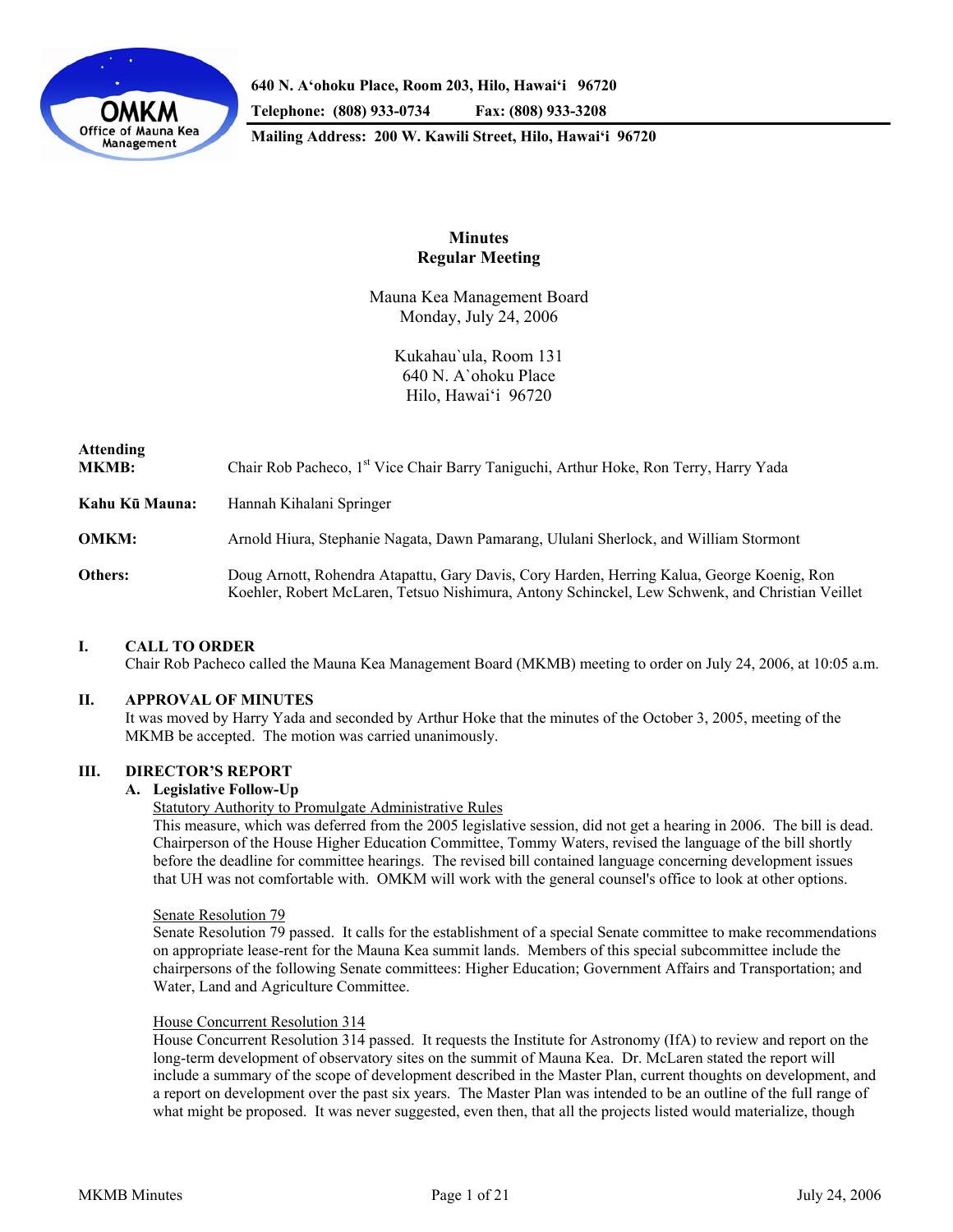there was some indication as to how much might be developed. The document will probably be developed sometime in October/November in its final form for the legislature. IfA will keep the Office informed. There was discussion about the future of the NASA/Keck project. NASA has not made an official announcement nor contacted OMKM. Further, the court has not yet issued a ruling on the law suit regarding the Board of Land and Natural Resources (BLNR) issuance of a Conservation District Use Permit (CDUP). The suit was filed over a year ago.

Ron Terry commented that permitting was one barrier preventing the project from proceeding, the other, and more important, is funding. He thought President Bush's NASA budget is unprecedented in its emphasis on manned space flight versus all other endeavors, but it may change after this election if congress becomes Democratic. Is it too early to say that the Keck Outriggers is dead? Dr. McLaren stated the current permit requires construction to begin by the end of October, two years after the permit was issued. At present there does not appear to be justification to ask for an extension. An extension would require approval by the land board chair before the end of the two years.

## **B. Smithsonian Submillimeter Array (SMA) Installation of an Emergency Phone**

An SMA staff member, on his own volition, installed an emergency phone on the exterior of the building without prior consultation with the Office. When management at Smithsonian learned of this, they notified OMKM. The Office does not have a problem with the installation of the phone, but wanted to inform the Board.

### **C. NASA Infrared Telescope Facility**

## Exterior Painting

This past spring the NASA Infrared Telescope Facility (IRTF) requested approval to paint the exterior of their summit facility. This is a repair and maintenance project and the Office granted approval with conditions. The rangers regularly reported on the painting progress and indicated that the work went well. Mr. George Koenig stated that the job is completed except for some flashing details by the entrance that requires replacing.

### Roofing Project

Late last year IRTF approached the Office requesting approval of a roofing project. This is a repair and maintenance function and OMKM granted approval with conditions. IRTF worked with the University's contracting office and did an excellent job of making sure conditions regarding contractor's work performance were included in the contract. The rangers reported regularly on the roofing progress and monitored compliance with conditions. This project is completed.

#### Board's and OMKM's Role in Approving Projects

There was discussion about the Board's and OMKM's roles in approving projects. Because the subleases are contracts are the Board and Office representing UH, the lessor, or are our actions covered under the Master Plan? Our roles are not clearly defined.

Director Stormont stated the subleases require facilities to keep their premises clean and free of debris and OMKM is responsible for overseeing compliance with those conditions. Therefore, the Office plays the role of the lessor with respect to these kinds of activities. We have been approving what are believed to be insignificant projects. OMKM's role as described in the Master Plan is clearer with respect to minor and major projects. He sees the Office as playing the role of the representative of the lessee. Mr. Yada commented the Office is a lessee with regard to the DLNR lease and a lessor with respect to the subleases.

#### Sequence of Events: What Agency is Approached First DLNR or OMKM?

Is the Office contacted before the project applicant seeks a conservation determination? Director Stormont explained typically they come to OMKM first. If our review indicates a potential DLNR permit, we advise the applicant.

Dr. Terry added we should also consider Chapter 343. Technically, a formal exception is required for everything, but in practice it is not generally done, but in a few years more formal procedures may be required.

## **D. Pan-STARRS Project**

Pan-STARRS is being proposed as a possible replacement for the University's 2.2-meter telescope. The IfA's consultant is preparing a notice of intent to file an environmental impact statement (EIS). Some field work is currently being done. A prototype of the Pan-STARRS telescope was recently dedicated on Haleakala.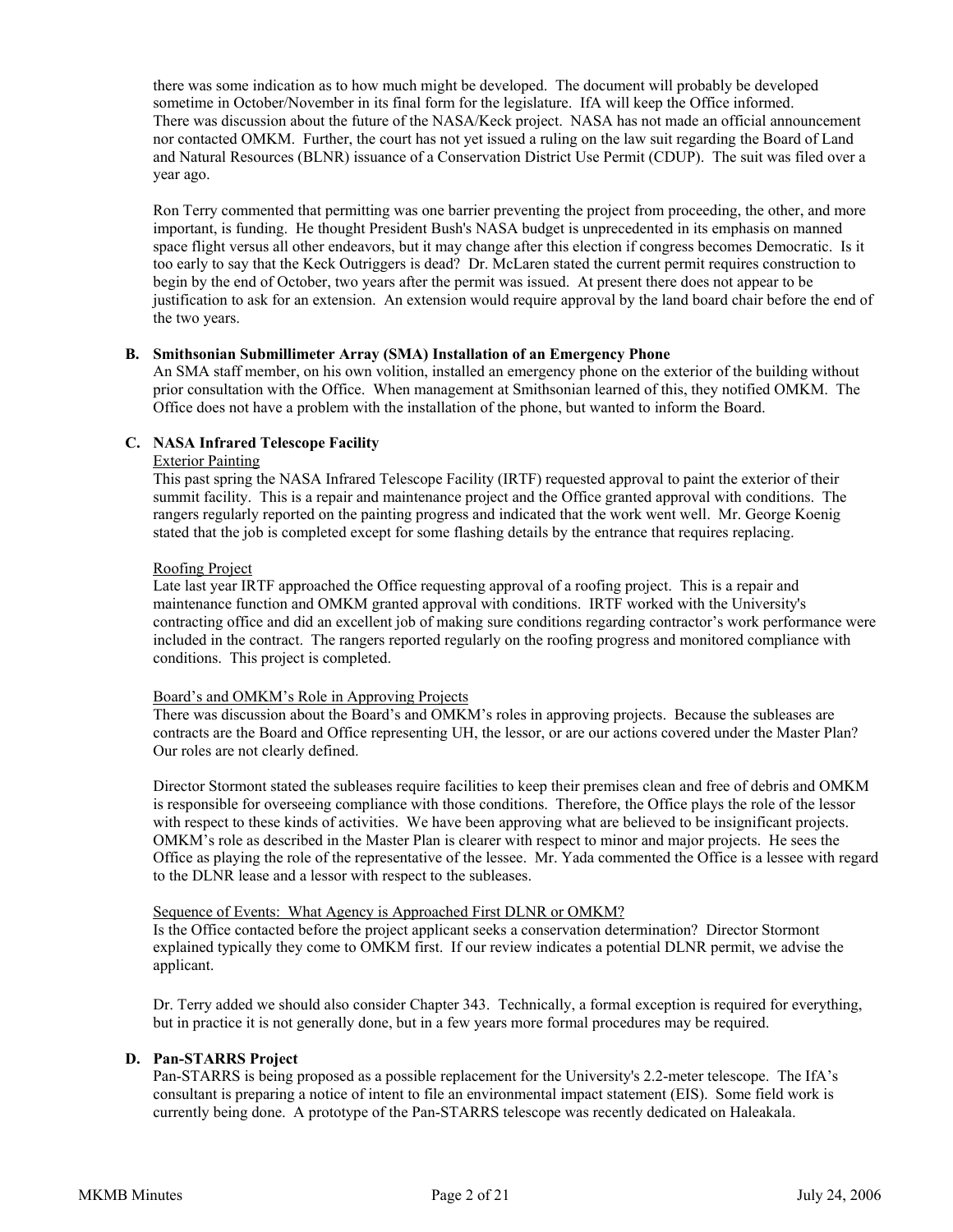Dr. McLaren informed the group that IfA does not have a schedule for the project because the notice of intent is not ready yet nor do they have approval from the Air Force to publish it. There was one briefing session with Kahu Kū Mauna and nothing substantive has changed since then. He mentioned that an alternate site is Haleakala.

## **E. UHH 1-meter Telescope Project**

The draft environmental assessment (EA) was published earlier this year and they are close to filing the final. The final EA will be attached to the conservation district use application to DLNR. A formal proposal has not been submitted to the office for the replacement of the 24 inch with the UH Hilo one meter. Dr. Heacox met with Director Stormont and Ed Stevens, representing Kahu Kū Mauna, at Hale Pohaku a couple of weeks ago to discuss the status of the project.

Discussion on this project raised the question again about sequencing and the Board's role. Should the project come to the Board before they pursue an EA or CDUP? Also what and when does the Board get involved? Director Stormont stated in the case of a major project, he would like to see that environmental compliance is met before a decision is made by the University such as the case with the Outriggers. The approval process can run concurrently. The first step involving the Board is the classification of the project, i.e. insignificant, minor or major.

Dr. Terry stated the CDUP process, in contrast to the EA, is specific about design, so the design component has to be completed when filing a CDUA. If the Board had any substantive changes to the design, the applicant would have to go back to DLNR and ask to have the changes incorporated. This could result in getting a whole new permit. Were comments made on the draft EA? Associate Director Nagata stated they were minor comments, such as a misquote taken from the NASA EIS and mislabeling UH's role in the permitting process. Kahu Kū Mauna had an opportunity to review the draft environmental assessment and offered their comments as well.

Mr. Yada stated it is understood that by coming to the Board first, information may not be complete in which case the Board may not be prepared to approve a project but at least be able to say it is ok to move forward and apply for a CDUP. He did not recall hearing anything about UHH coming to the Board before submitting its CDUA, but he would like to see their submittal and have this Board approve the step of moving forward to apply for the CDUA. Chair Pacheco stated this Board should be the initial gateway whereby it reviews projects to see if they comply with the Master Plan. The applicant then moves forward and starts the permitting process. If he was an applicant who wanted to develop a telescope, he would not want to go through the whole CDUA/CDUP process only to be turned down by this Board. The processes could be concurrent, but this Board and the Master Plan provides input ahead of time and if it says okay, then the project should go forward.

Mr. Yada suggested this sequencing issue should be taken up at another meeting. Staff should prepare a memo outlining the steps. This should be an action item for the Board to approve in principle the moving forward with the CDUA. Chair Pacheco added we need to formalize and clarify what those steps are. We can review the best information available then make a recommendation to continue or not.

Dr. Terry asked Director Stormont a hypothetical question: If someone from Gemini proposed to put a 15-story building up in their area, do they go forward, do their EIS, apply to get their CDUP and let us know what is happening, but OMKM and MKMB does not have much to do with it until all that process is over? Director Stormont reviewed the steps taken in the Outrigger project: 1) they did the environmental assessment; 2) they came to the Office; 3) the Board recommended a project classification based on the Master Plan; 4) a Project Review Committee was established and UH's review process ran concurrently with the DLNR process; and 5) the Board reviewed the results of the Project Review Committee. But the project has not come to the Office or the Board, which is required before it is processed through UH Hilo Chancellor, president and Regents. Dr. Terry asked if a project fits into the Master Plan, we allow it to proceed and initiate a design review process, but we do not say yes or no until the end? Director Stormont replied the projects that have come forward have been in keeping with what is called for in the guidelines of the Master Plan. Dr. Terry clarified, therefore, if someone submitted a project that was not in the Master Plan then we could say no.

Mr. Hoke asked if this Board is someplace on the path, or do we find out by reading in the newspaper that something is happening before coming to the Board as part of the initial process? He would be upset if he picked up the newspaper and saw that IfA or anybody else is trying to put the Next Generation Large Telescope (NGLT) up at the very top. Director Stormont explained when projects are proposed those who are proponents are made aware there is this process including OMKM, MKMB, and Kahū Ku Mauna Council.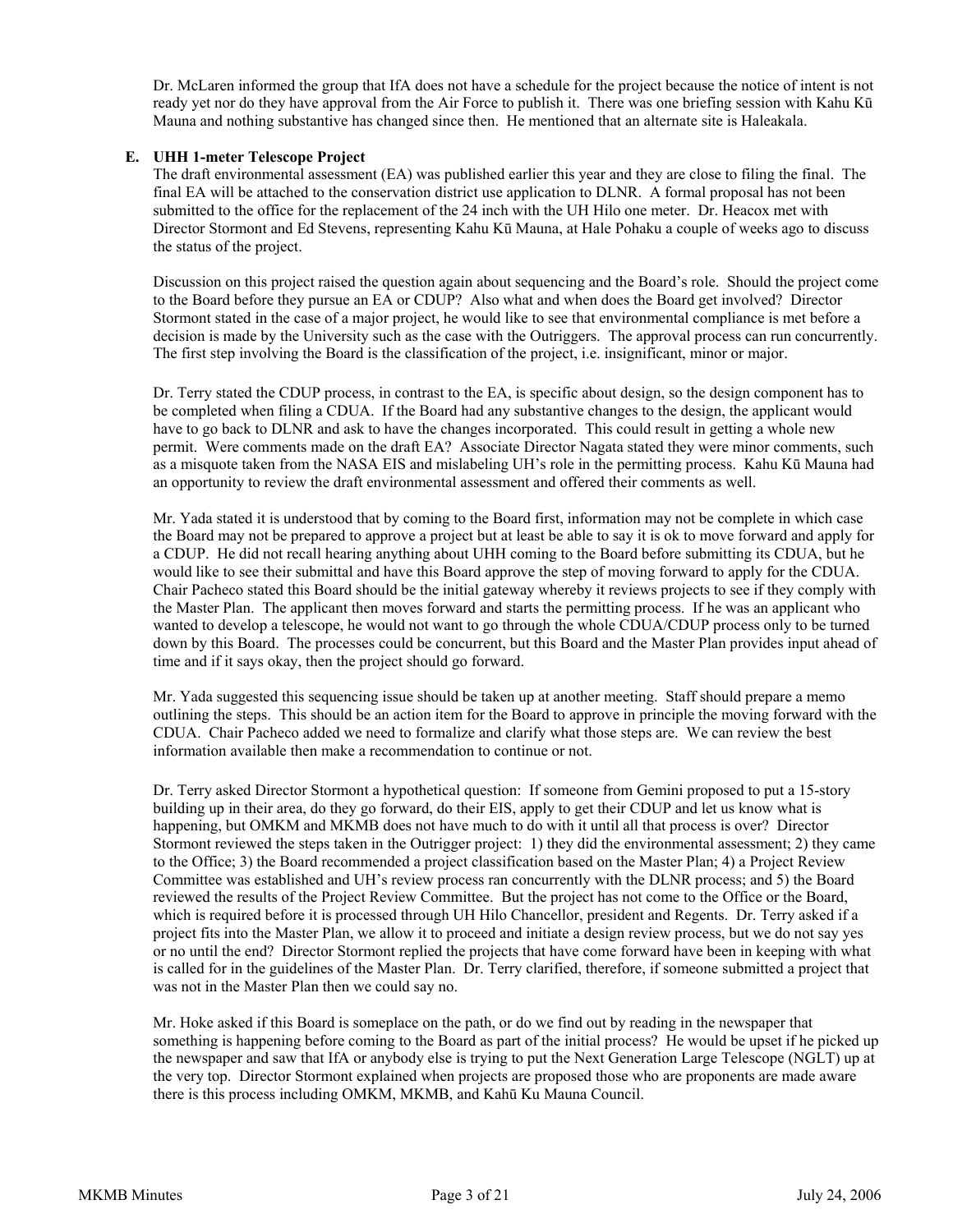Dr. Terry asked when is the determination made that a project is consistent with the Master Plan, and who makes that determination? Chair Pacheco interrupted saying this discussion is not on the agenda and felt the Board did not need to go further with this at this time, but should discuss it at a future meeting. Mr. Yada agreed and suggested staff prepare a draft. Mr. Hoke commented he was against putting off this discussion because this is his last meeting as a board member and wanted to be part of that discussion, but added he could do it at future meetings as member of the audience.

### **F. Survey Work on Mauna Kea**

Pacific Consulting Services is currently on contract to survey the archeological sites of the Science Reserve. They have two surveys planned this year. Wekiu bug surveys continue.

#### **G. Memorandum of Agreement between the University and DLNR**

There has been recent movement calling for a memorandum of agreement between the University and DLNR regarding oversight of the summit lands. There is a strong desire to formalize the relationship between the Office, the University, and DLNR and its various line agencies to ensure everyone understands what the goals are and each agency's role. Director Stormont is developing a memorandum of agreement that defines areas of responsibility. He plans to have a draft available by August 1, 2006.

Chair Pacheco asked Director Stormont to distribute the draft once it is available.

### **H. Visitor Information Station (VIS) Renovations**

Phase One of the VIS improvements is nearly complete. This phase involved primarily the interior rearrangement of the building. One of the last steps is the flooring. Many of the improvements were made in response to a survey of visitors to the VIS. Planning for Phase Two is under way.

## **IV. COMMITTEE REPORTS**

# **A. Kahu Kū Mauna**

Hannah Springer reported on behalf of Ed Stevens.

#### Kahu Kū Mauna Workshop – January 21, 2006

Kahu Kū Mauna held a workshop retreat on January 21, 2006. Two priority areas were identified: 1) revisions to the Council's guidelines; and 2) review of the Mauna Kea Master Plan. Subcommittees were established to do a chapter-by-chapter review of the Master Plan. The review included concerns and issues raised by the recent auditor's report particularly the lack of clarity and certainty in the process, a topic board members just spent a fair amount of time discussing. The Council looks forward to seeing and being a part of that discussion at future meetings. The Council has some questions that we referred to Associate Director Nagata. One in particular is which management plan is all of this activity occurring under? The 1995 or the 2000 Master Plan? This is another issue raised by the auditor. We continue the chapter-by-chapter review of the Master Plan.

### Next Meeting with Lisa Hadway, Natural Area Reserve

We intend to meet with Lisa Hadway of the Natural Area Reserve at the next meeting regarding how we can work together. We understand the jurisdictional issues among the different agencies. In particular, Kahu Kū Mauna has received requests about the removal or harvest of resources within the Natural Area Reserve.

#### Action Items on the Agenda

With regard to the action items today, we will just follow the agenda and make comments on them as they arise.

## **V. NEW BUSINESS**

(Associate Director Nagata requested that NASA's Infrared Telescope proposal be moved to the top.)

#### **A. NASA Infrared Telescope (IRTF) Request to Install Temperature and Humidity Sensors** See Attachment 1 for a summary of the project.

OMKM recommends classifying this project **Minimal Impact** and allowing IRTF to proceed. OMKM's recommendation is based on the following:

- The proposed installations will not significantly alter the exterior appearance or structure of the existing facility.
- − The impact to the immediate surroundings and summit region is minor.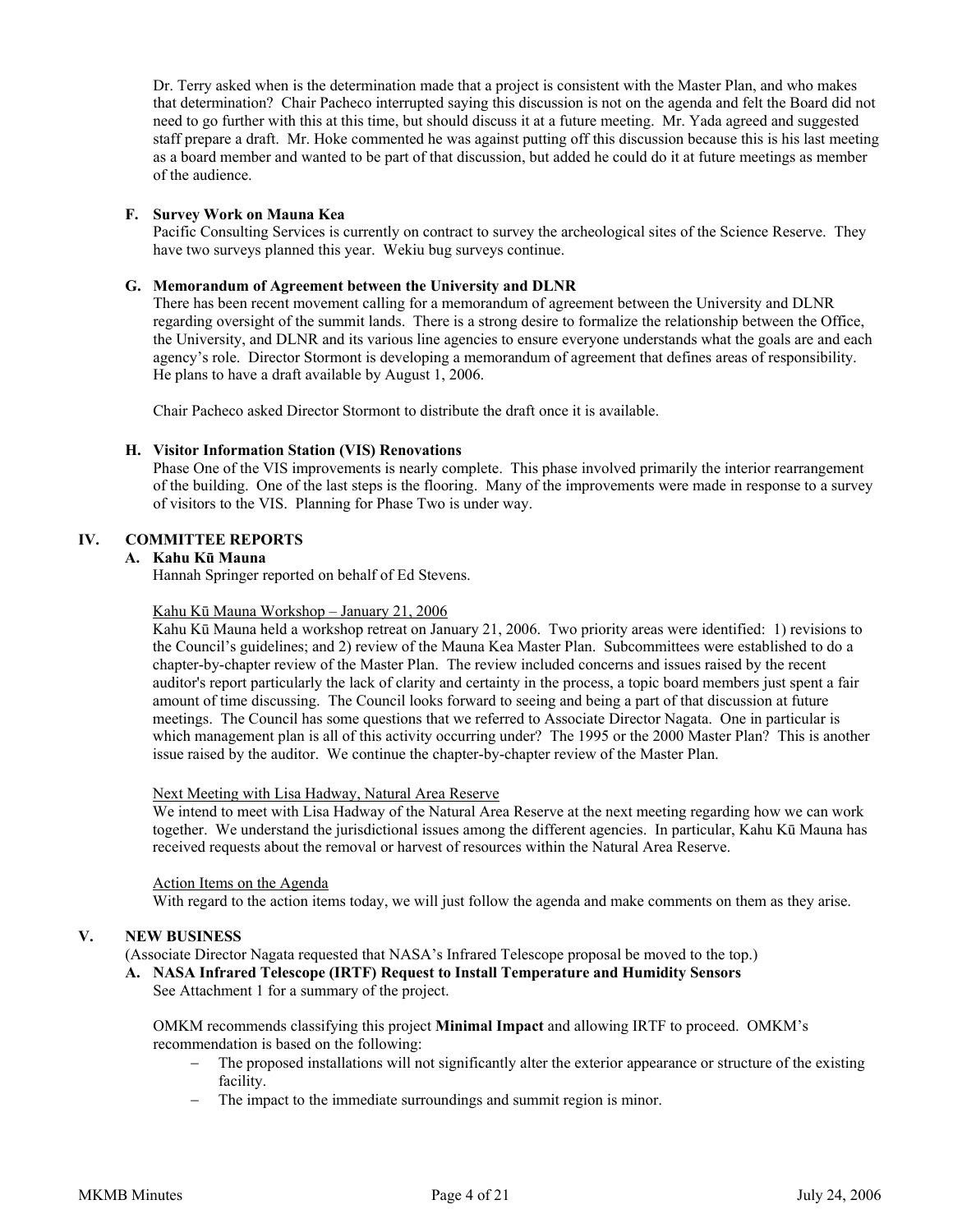## Discussion

Ms. Springer stated the Kahu Kū Mauna Facilities Subcommittee met on the matter and Kahu Kū Mauna concurs with staff report that there is minimal impact. Kahu Kū Mauna has no further recommendations.

Action

It was moved by Harry Yada and seconded by Arthur Hoke to accept OMKM's recommendation that this project be: 1) classified minimal impact; and 2) approved with conditions. The motion was carried unanimously.

## **B. Smithsonian Submillimeter Array (SMA) Request to Install: 1) Fire Escape Stairway; 2) Additional Air Conditioning Unit; and 3) Safety Vestibule**

See Attachment 2 for a summary of the project.

OMKM recommends classifying this project **Minimal Impact** and allowing SMA to proceed. OMKM's recommendation is based on the following:

- − The proposed installations will not significantly alter the exterior appearance or structure of the existing facility.
- − The impact to the immediate surroundings and summit region is minor.

## Discussion

Mr. Hoke asked if there was going to be a concrete pad at the bottom of the stairs. Mr. Antony Schinckel, SMA Director of Operations, clarified that the base of the stairwell will be a 3-foot by 4-foot concrete pad onto which the stairs will exit. The top part of the stairs will be supported by posts placed on individual concrete pads, which will be about 18 inches by 18 inches.

Mr. Yada asked if the safety vestibule is going to be installed onto an existing slab or if they were going to put in a new slab. Mr. Schinckel stated it is an existing slab and the horizontal door is built into the slab. Director Stormont included that the depth of the vestibule is the same as the existing slab.

Ms. Springer indicated that Kahu Kū Mauna concurs with staff's recommendation that this will have a minimal impact.

Action

It was moved by Barry Taniguchi and seconded by Arthur Hoke to accept OMKM's recommendation that these projects be: 1) classified minimal impact; and 2) approved with conditions and that the safety vestibule work be subject to a site plan approval. The motion was carried unanimously.

**C. Institute for Astronomy (IfA) Request to Temporarily Install Site Testing Equipment on the Coude Roof**  See Attachment 3 for a summary of the project.

OMKM recommends classifying this project **Minimal Impact** and allowing IfA to proceed. OMKM's recommendation is based on the following:

- The proposed installations will not significantly alter the exterior appearance or structure of the existing facility.
- − The impact to the immediate surroundings and summit region is minor.

#### Discussion

Dr. McLaren clarified that the IfA received a site plan approval from DLNR.

Ms. Springer stated Kahu Kū Mauna had an opportunity to review and discuss this and concurs with staff's report.

Action

It was moved by Harry Yada and seconded by Arthur Hoke to accept OMKM's recommendation that this project be: 1) classified minimal impact; and 2) approved with conditions. The motion was carried unanimously.

**D. Canada-France-Hawaii Telescope (CFHT) Request to: 1) Restore Grounding Wire Grid; 2) Restore and Prevent Further Erosion to Underground Structures and Facilities; and 3) Install a Metal Post Protective Barricade**

See Attachment 4 for a summary of the project.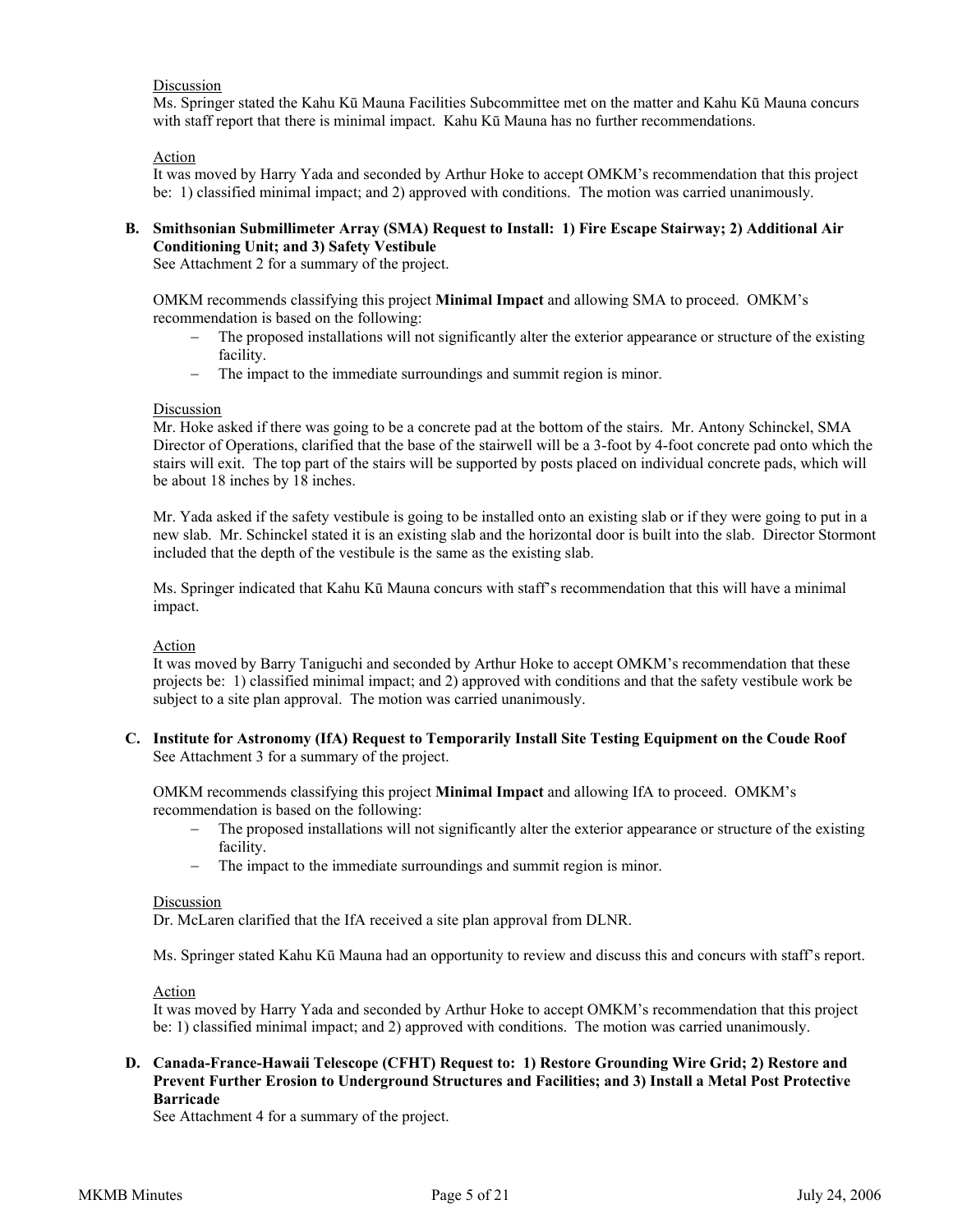## Grounding Wire Grid

OMKM recommends classifying this activity a **Minor Project** and that it be approved based on the results of the Minor Project Review process performed by OMKM. OMKM's recommendation is based on the following:

- Although the proposed installations will not significantly alter the exterior appearance or structure of existing facilities this project involves excavation and the addition of a permanent underground structure.
- − All ground disturbances will be limited to the roadbed and the impact to the immediate surroundings is relatively minor.
- − The proposed activity is necessary to ensure the safety of those visiting or working on the mountain and to prevent damage to equipment and structure.
- DLNR reviewed the proposal and deems the proposed work is minor in scope and consistent with the terms and conditions of CFHT's CDUP HA-527.

### Soil Erosion Restoration and Metal Post Barricade

OMKM recommends classifying these activities **Minimal Impact** and allowing CFHT to proceed. OMKM's recommendation is based on the following:

- The proposed installations will not significantly alter the exterior appearance or structure of the existing facility.
- − All ground disturbances will be limited to the roadbed and the impact to the immediate surroundings is relatively minor.

#### Discussion

Dr. Terry asked what the length of trench around the building was. Rohendra Atapattu said he was not sure, but would guess about 200 feet. Dr. Terry asked whether the area previously trenched was formerly disturbed on the surface. Associate Director Nagata confirmed that it was.

Drawings indicate the original cables were buried in a 3-foot trench around the roadway. Mr. Atapattu was not sure how deep the cable was buried on the eastern slope. It cannot be confirmed now that the cable is exposed. Digging will be to a depth of two-and-a-half feet which could mean it will be below previously disturbed ground. He emphasized that all the grading will be on roadway.

Dr. Terry asked the location of the concrete batching plant. Associate Director Nagata explained it is in an area just below the Caltech Submillimeter Observatory (CSO). It contains cinder that was taken off the summit. That site has been used over and over again for this type of work.

Ms. Springer stated Kahu Kū Mauna agrees that the work is needed to protect the integrity of the grounding grid for lightening protection. Ms. Springer called attention to Condition 5 and stated Kahu Kū Mauna requests that a cultural monitor be present. In the absence of a cultural monitor, the membership stands ready to go onsite and observe the work being done. She continued saying Kahu Kū Mauna would like to work with the Office to generate a list of individuals that can perform the cultural monitor work. But until such time, the membership of Kahu Kū Mauna stands ready to perform that service. Kahu Kū Mauna is looking at Ed Stevens or Reynolds Kamakawiwoole to do that work.

Director Stormont asked if it was Kahu Kū Mauna's desire to have that person there only during excavation or for other activities? Ms. Springer responded that the work should be monitored and Kahu Kū Mauna consulted at the time that the work begins.

## Action

It was moved by Ron Terry and seconded by Arthur Hoke to accept OMKM's recommendation that the: 1) grounding wire grid be classified a minor project and recommend to the UH President to grant approval of this project; and 2) erosion restoration and installation of metal post barricades be classified minimal impact and approved with conditions. The motion was carried unanimously.

**E. Canada-France-Hawaii Telescope Request to Install: 1) A Permanent Underground Conduit between its Observatory Building and Weather Tower; and 2) A Temporary Above Ground Conduit between the Weather Tower and Gemini Observatory Building.** 

See Attachment 5 for a summary of the project.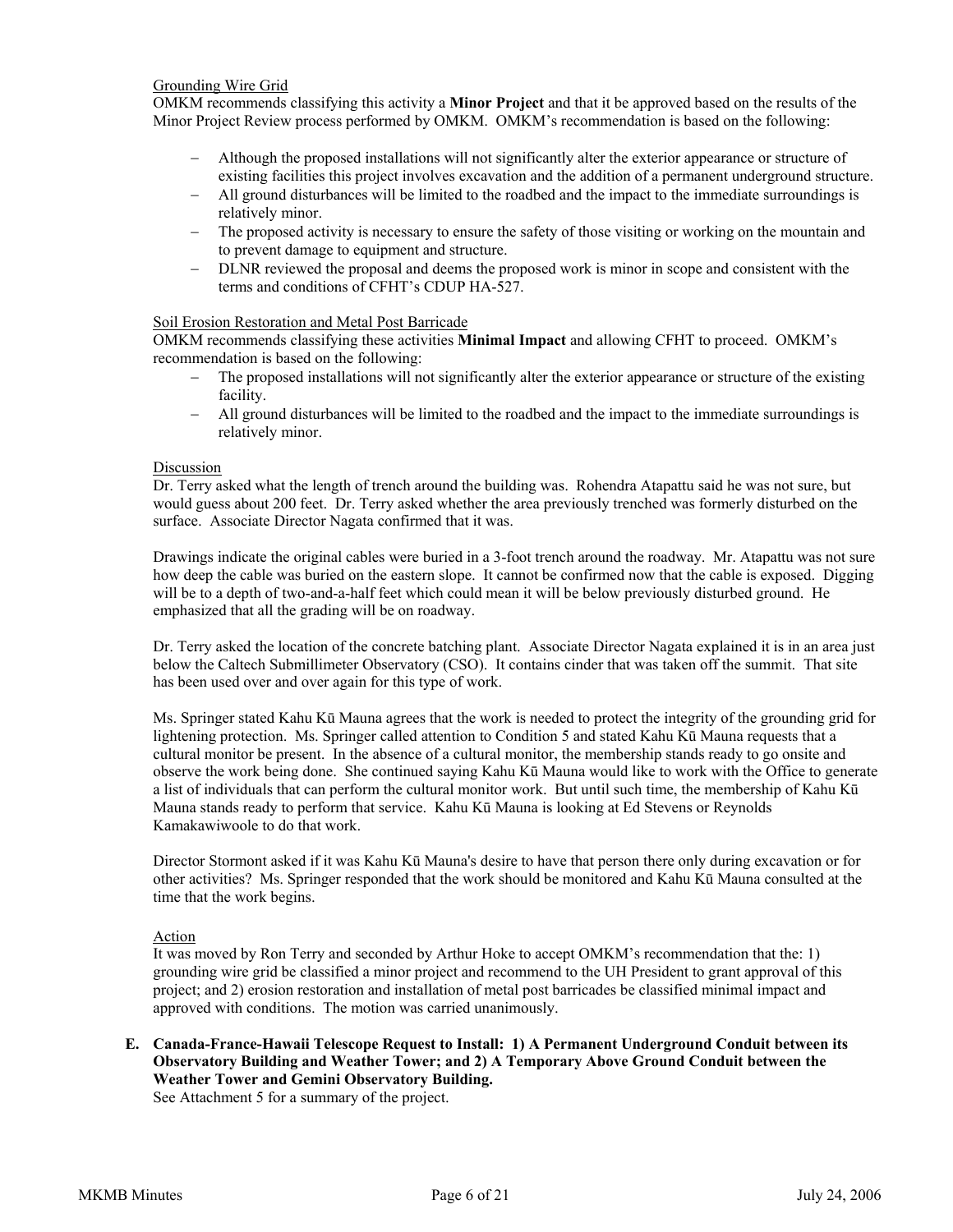OMKM recommends classifying this activity a **Minor Project** and that it be approved based on the results of the Minor Project Review process performed by OMKM.

Recommendation is based on the following:

- − Although the proposed installations will not significantly alter the exterior appearance or structure of existing facilities, this project involves excavation and the addition of a permanent underground structure.
- − All ground disturbances will be limited to the roadbed and the impact to the immediate surroundings is relatively minor.
- − The above ground conduit will be a temporary structure and will not be in place for more than 3 years. Activity required to install this portion of the conduit does not require the addition of any permanent infrastructure. All hardware associated with this portion of the conduit will be removed at the termination of the project.
- − The proposed installations will not significantly alter the exterior appearance or structure of the existing facility
- − DLNR reviewed the proposal and deems the proposed work is minor in scope and consistent with the terms and conditions of CFHT's CDUP HA-527.

### Discussion

Ms. Springer called attention to Condition 5 requiring a cultural monitor . As in the previous agenda item, Kahu Kū Mauna recommends a cultural monitor be present during excavation. In the absence of a cultural monitor, as an interim measure, the membership of Kahu Kū Mauna is ready to perform that function.

Mr. Yada asked if the proposed trench for the underground portion of the conduit is the same trench CFHT will be digging as part of the grounding wire grid. Associate Director Nagata replied it is a different trench. Chair Pacheco asked what the cable on the ground would actually look like. Dr. Veillet stated the temporary pipe between the two telescopes will be painted the color of the soil to blend in. The pipe itself will be around 10 or 12 inches in diameter.

### Action

It was moved by Barry Taniguchi and seconded by Harry Yada to accept OMKM's recommendation that this project be 1) classified minor project; and 2) recommend to the UH President to grant approval of this project. The motion was carried unanimously.

## **F. Commercial Tours**

See Attachments 6 for a summary of recommended changes.

## Discussion

Associate Director Nagata stated the Office is asking the Board to recommend approval of the proposed changes and taking the changes to the September meeting of the Board of Regents.

Dr. Terry asked if there was coordination with the permit holders regarding these changes. Associate Director Nagata replied the Office met with commercial tour operators in June to get their feedback about making changes to the permits and explained the reasons for the changes. They did not appear to be opposed to making changes, including the raising of fees. The operators were sent copies of the draft and given the opportunity to send in comments to OMKM by July 10th. We received no comments.

Mr. Hoke asked if consideration was given for periodic reviews of the fees and whether there are any provisions for enforcement against non-permit holders. Associate Director Nagata explained the permits are temporary and expire December 2007. The permits also contain language reserving OMKM's right to change the fees. The permits do not include enforcement for non-permit holders. Chair Pacheco stated administrative rules or management of the mountain would cover that, not the permit, but as other board members stated we have tried but not been successful in getting rules. Chair Pacheco and Doug Arnott stated the occurrence of non-permitted operators seems to have decreased with the ranger program.

Director Stormont stated that rangers report when they encounter non-permitted operators and whenever possible obtain contact information. Correspondence is sent from the Office. Non-permitted operators are cautioned that operating without a permit could jeopardize the possibility of a future permit. This seems to help the situation. Non-permitted operators cannot be cited by the Department of Conservation and Resources Environment Division (DOCARE).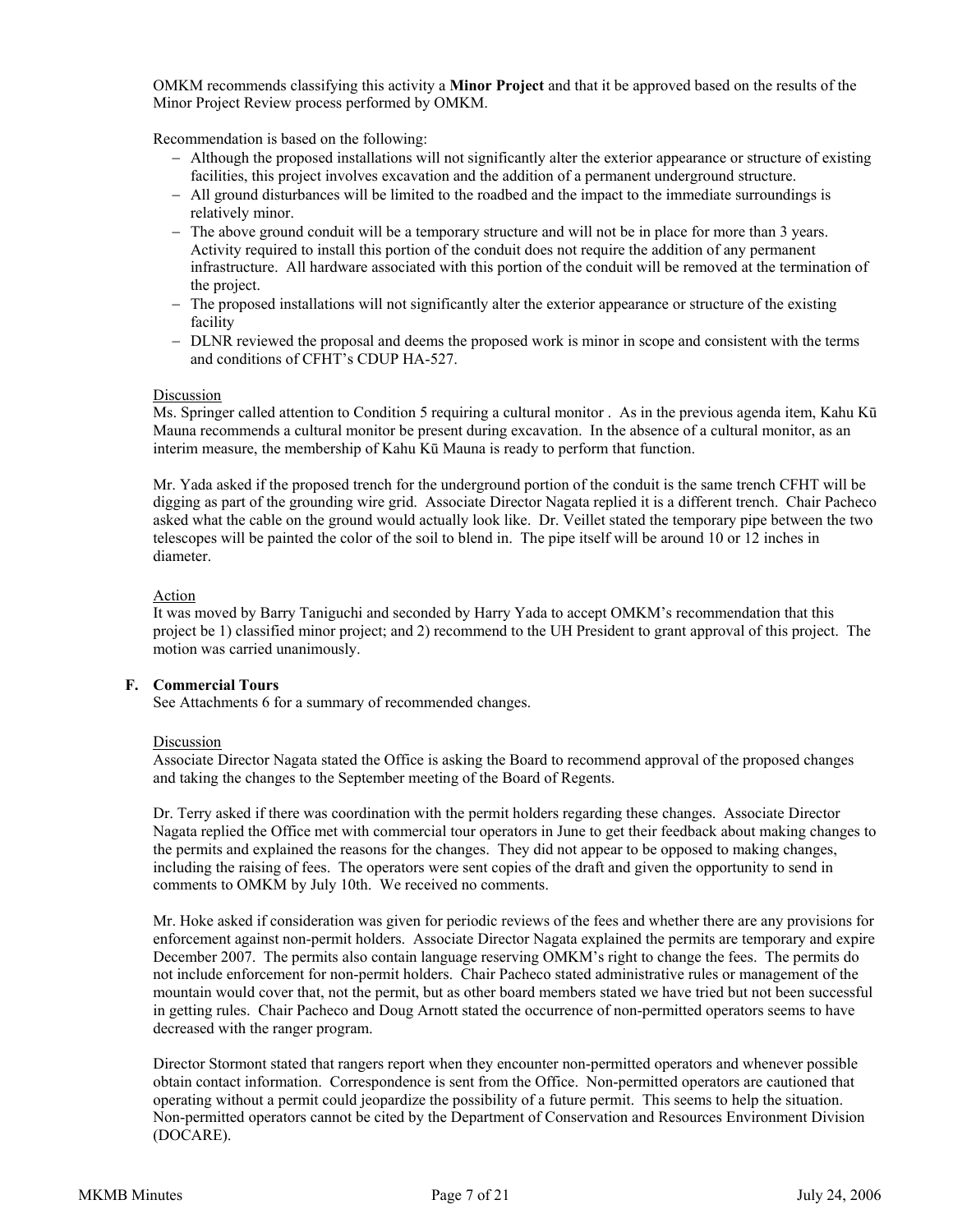Doug Arnott stated he has advocated for higher fees and the new assessment is a good thing. However, he felt that he could on behalf of all of the other operators, with the exception of Chair Pacheco, state that these increased fees result in increased responsibilities with this Board. He felt commercial operators should be represented on the Board which would facilitate communication with the other operators. Operators pay a fee to operate on the mountain, but they have no representation. This is akin to taxation without representation.

Mr. Arnott also felt there were aspects of this new permit which are inimical to the operators such as the right to terminate a permit for any reason. Chair Pacheco commented our current permits state a permit can be revoked within 30 days. It is a condition of every State permit. No permit guarantees the right to operate commercially on the mountain. It is assumed you could take the University to court if you felt that the determination was unfair. Mr. Yada confirmed that all the commercial operator permits contain the termination clause.

Chair Pacheco stated that having the permits transferred to the Office of Mauna Kea Management provides for a more flexible bureaucracy and a place take issues to. He emphasized these permits are temporary thus giving us an opportunity to see how they work or make recommendations before they are made permanent. Mr. Yada and Chair Pacheco agreed that up to now it has been difficult because the permits have been under DLNR, but the active management has been primarily by UH. Once UH establishes the permits the relationship and opportunity for input will be better. Operators had no interaction with DLNR on the mountain.

Mr. Yada was not sure if it would be appropriate to designate a representative of commercial operators on the Board. Chair Pacheco stated he represents the business community and not specifically the commercial operators. Mr. Hoke stated that when there was an association of commercial operators it might have been possible to have a representative on the Board, but the requirement for an association is being eliminated from the new permits so there is no one who can represent them. Therefore, if a commercial operator were to sit on the Board that person would only be representing that company and may not necessarily represent the group. He felt that a representative from the business community on the board, or participation as a member on a committee is a vehicle they can use to give input.

Dr. Terry commented to Mr. Arnott that being on the board might not be in his best interest. If you are advocating for your own economic interests and you are on this Board, you have to recuse yourself from practically everything. Dr. Terry could not advance anything that would remotely help his own pocketbook. He thinks Mr. Arnott would find himself in a difficult ethical position here, whereas where he is right now, he is not. Mr. Arnott disagreed with Dr. Terry. He believed he is capable deciding on what matters he could or could not vote on. He can still represent from the public position and he will continue to attend meetings. He suggested there be some kind of hearing process.

Mr. Yada commented that even though Mr. Pacheco is a commercial operator no member of the Board represents a special interest. It was suggested that commercial operators participate on one of the subcommittees. For example, the Public Safety and Conduct Committee. Mr. Arnott indicated he could speak on behalf of almost all the operators that participating on one of the committees would be welcome and asked which committee. Chair Pacheco explained that the Board does not approve committee members and suggested that Mr. Arnott talk with Mr. Yada or Associate Director Nagata. Dr. Terry felt he should be assigned to an active committee not an inactive one. Chair Pacheco stated the problem with the Public Safety and Conduct Committee is that we have no authority to promulgate rules. Mr. Yada added that has been the holdup on any action because we were not sure whether we could develop rules.

Mr. Yada commented, as the chair of that committee, he would take it under advisement and talk with Associate Director Nagata. In terms of representing the commercial operators, Mr. Hoke has a good point. Do we give them representation on the committee by a person that is selected by all of the operators or anybody who wants to? That is another issue - how that representation is handled on a committee. Mr. Arnott stated he has attended just about every meeting. All of the other eight permitted commercial tour operators are on the west side. He felt he could garner support for him to be their representative.

Dr. Terry, Mr. Taniguchi, and Chair Pacheco assured Mr. Arnott that the commercial operators had sufficient representation and input. Mr. Arnott replied he would accept that.

Before the Board entertained a motion to vote, Ms. Springer stated that Kahu Kū Mauna had the opportunity to review the documentation and concurs with staff recommendations.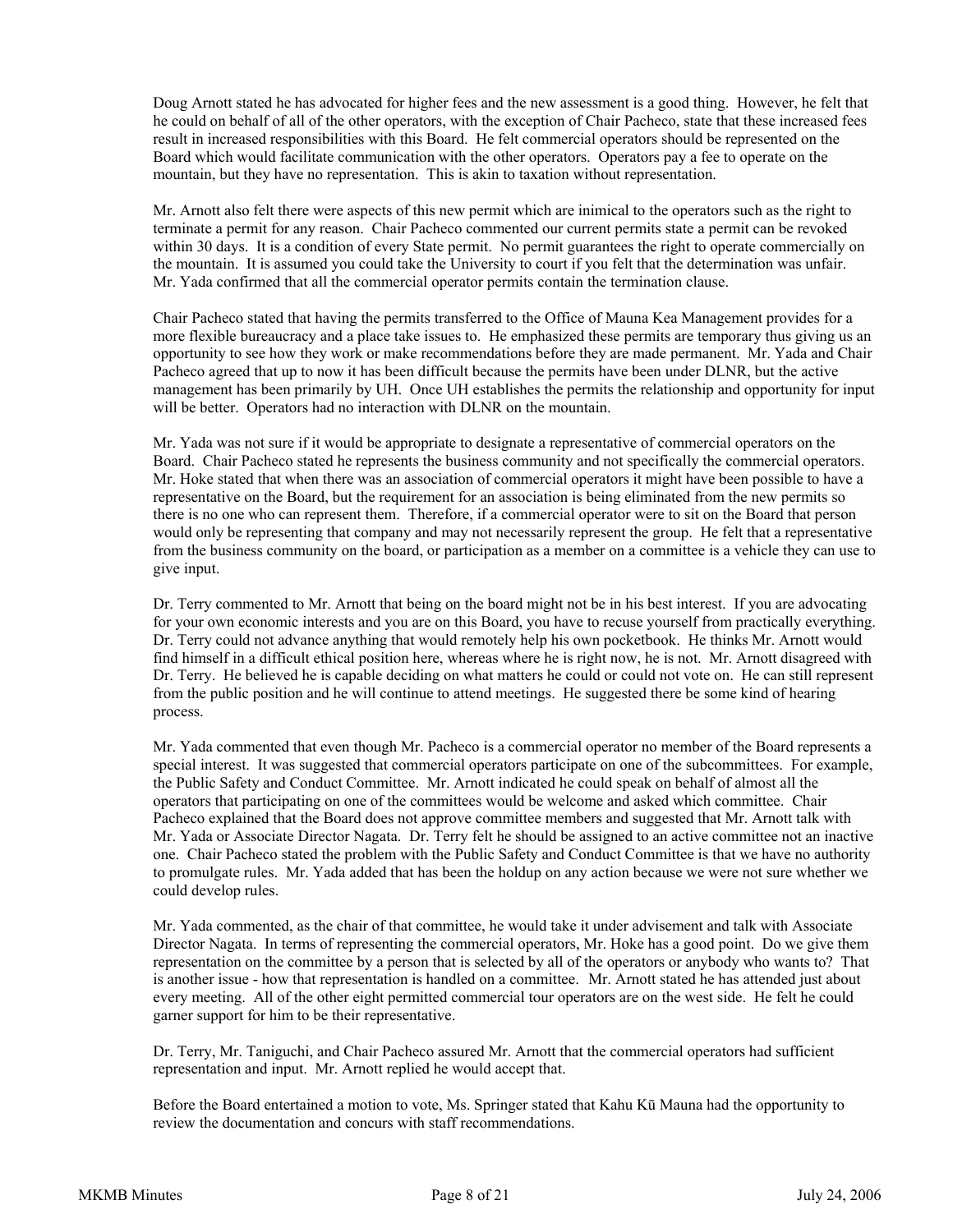Mr. Taniguchi presided over the meeting for Chair Pacheco who recused himself. Mr. Taniguchi asked if there were any other comments or questions. He noted there were four voting members present which constituted a majority.

## Action

It was moved by Arthur Hoke and seconded by Harry Yada that the recommendation of staff be implemented as described in the report and forwarded with a favorable recommendation to the Board of Regents for adoption. The vote was unanimous with the four voting members.

#### **G. Kahu Kū Mauna Nominees**

#### Discussion

Ms. Springer asked if the Board would like to take this up as a slate. Chair Pacheco stated a slate would be fine.

First is the matter of Ms. Ululani Sherlock's term, which ends on June 30, 2009. Ms. Sherlock left Kahu Kū Mauna when she was employed by the OMKM. Kahu Kū Mauna recommends Ms. Leilehua Ruth Omphroy to fill the remainder of Ms. Sherlock's term. The terms of two other members expired on June 30, 2006. They are Ms. Niniau Kawaihae-Simmons and Ms. Mikahala Roy. Kahu Kū Mauna recommends Mr. Chad Kalepa Baybayan and Mr. Sean P. Naleimaile to fill those two seats.

#### Action

It was moved by Mr. Taniguchi and seconded by Mr. Hoke that the nominees be approved. The motion was carried unanimously.

### **H. Amend the Approval Process for Minimal Impact Projects**

Associate Director Nagata informed the Board that the Office would like to review and revise the project approval process for Minimal Impact projects. Over the past five years of handling projects OMKM feels there are a number of projects that may not necessarily require Board action. Such projects include the installation of cameras or temperature sensors. OMKM would continue to ask Kahu Kū Mauna for its input on projects including those believed to have a minimal impact. OMKM would like to submit a proposal on this matter to the Board for its consideration in the future. We would also like to address the matter of the sequencing of review by DLNR and UH. The Office would like some feedback as to whether this is a matter the Board would like to pursue.

Mr. Yada stated this is a good idea, but there should be specific criteria and more detail concerning the types of projects.

Chair Pacheco was curious about how projects were handled before there was an OMKM. For example, if Smithsonian was going to put up an emergency phone on the outside what would IfA have done? Could Smithsonian install the phone without requesting approval? Dr. McLaren explained generally the IfA would have checked with DLNR if a site plan approval was necessary. Site plan approvals were created in regulations adopted about ten years ago. DLNR would determine whether the proposed activity was considered part of an existing permit, if it wasn't they would say no, or they would require a site plan approval. Chair Pacheco asked if there was anything on the agenda today where an observatory would have gone ahead and just done it. Dr. McLaren stated the only item might be the temperature and humidity sensors.

Chair Pacheco stated this could be folded into a future discussion. Dr. Terry recalled talking about a retreat at last October's Board meeting where this would be one of the topics. If the Board was to hold a retreat is it subject to Sunshine? Chair Pacheco was not sure. This issue is also one of Kahu Kū Mauna's priorities. It would be good to have Kahu Kū Mauna, IfA and maybe the University legal counsel present.

#### Action

Mr. Taniguchi asked the Director to arrange something and moved on the motion. Dr. Terry seconded. The motion was carried unanimously.

#### Discussion

Ms. Springer asked if she could recommend some topic areas in addition to those that have been discussed. One is clarification on the 1995 Management Plan, if that indeed is still in force. With regard to the 2000 Master Plan, it contains a section called the Management Plan, but it reads more like a guide. So getting back to certainty and clarity is a primary concern. She suggested a well-constructed definitions section as part of the process.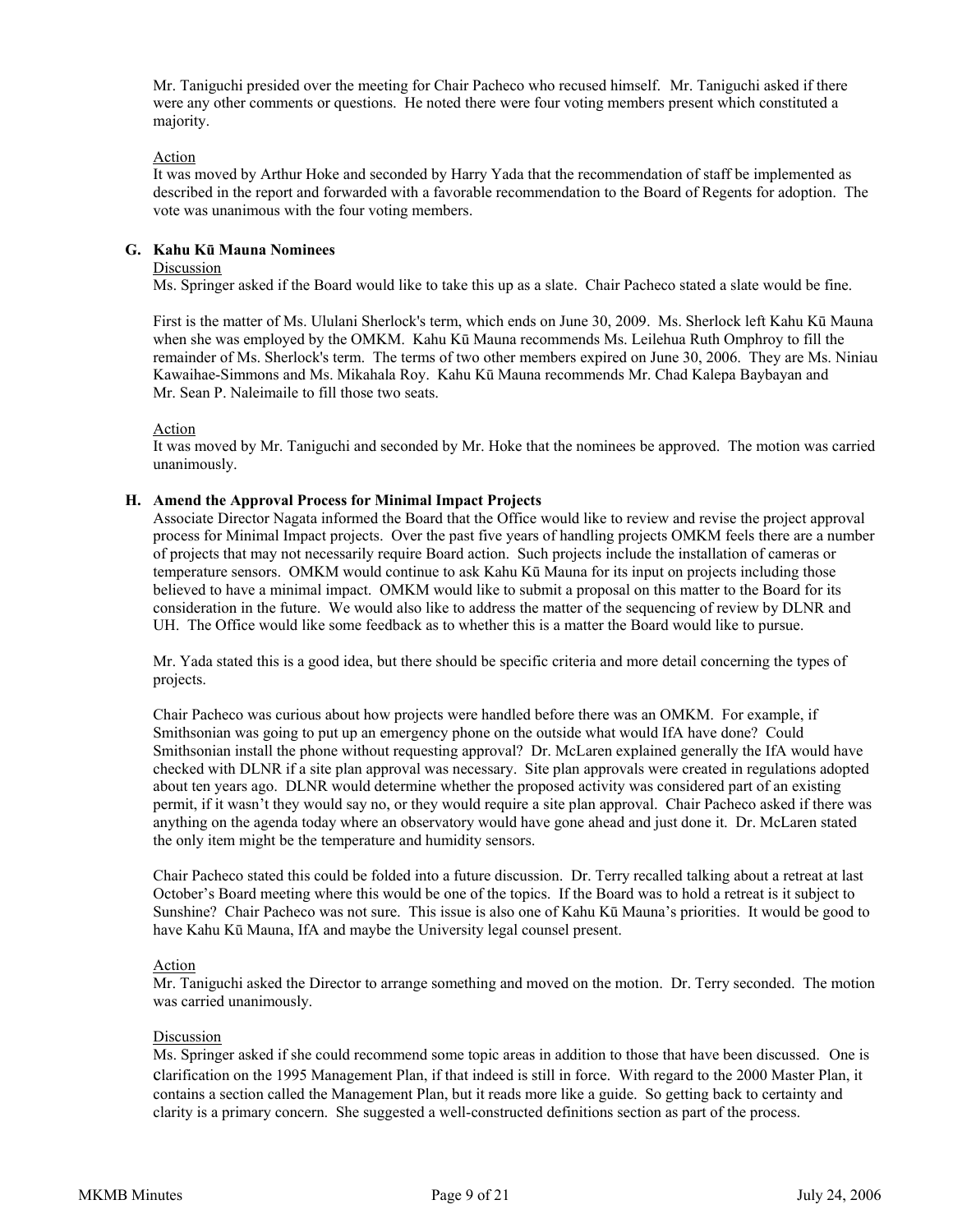Chair Pacheco stated this is something the Board is interested in and has been dealing with from day one. Mr. Taniguchi stated if you look at the Master Plan, it is very vague so we would have a lot to go through in developing the process. Having five years of experience will help define the process. Ms. Springer agreed with Mr. Taniguchi and suggested regular periodic reviews of the document. If there are no amendments to be made a statement that says on this date the documents were reviewed and no changes were recommended. If we build periodic reviews into the process and adhere to them, we may be subject to less public scrutiny and criticism.

Chair Pacheco asked Director Stormont to look into this formal request.

#### **VI. ANNOUNCEMENTS**

### **A. Newly Appointed Mauna Kea Management Board Members**

Director Stormont announced the expiration of terms for two board members, Arthur Hoke and Jim Kennedy. Director Stormont thanked Mr. Hoke for his participation.

At last week's Board of Regents meeting, two new members were approved. They are Mr. Antony Schinckel and Mr. Herring Kalua. They join the Mauna Kea Management Board effective August 1, 2006.

Director Stormont asked Mr. Hoke if he would join us at the next meeting as we would like to do a more formal aloha to him and Dr. Kennedy. Director Stormont added he welcomes his presence and input at future meetings.

#### **B. Regular Scheduled Meetings**

It has been some time since the Board met and Director Stormont proposed meeting on a regular basis, regardless of whether there are action items or not, six times on the odd months of the year: Chair Pacheco agreed it would be good to have meetings regardless and provide an opportunity for public input.

Director Stormont stated he will work on scheduling meetings on a regular basis and try to hold to that schedule. Dr. Terry asked for the Board's consideration in having a regular day, for example, the second Tuesday or fourth Wednesday. Director Stormont explained in the past we have tried to set a regular schedule, but there were times when we could not because we did not have quorum or because of board members' schedules.

#### **C. Election of New Board Chair**

An agenda item at the next Board meeting will be election of a new Chair.

#### **D. Other Matters**

Ms. Harden commented she is glad to hear of plans to look over the Master Plan periodically and hopes the Board will consider having community input in some form.

Mr. Taniguchi suggested if anyone has topics to put it out now. Not necessarily for discussion, but if we know what concerns you, we can look into it. Dr. Terry added they could make a list and pass it on to the Office.

Mr. Arnott added he thought it is excellent to have a meeting every two months. He thought it denigrates the importance of Mauna Kea to have it go by as long as it did.

## **VII. ADJOURNMENT**

There being no further business, Chair Pacheco adjourned the regular meeting at 11:59 a.m.

Respectfully submitted:

Signed by Barry K. Taniguchi 9/11/06 Barry Taniguchi, First Vice Chair, MKMB Date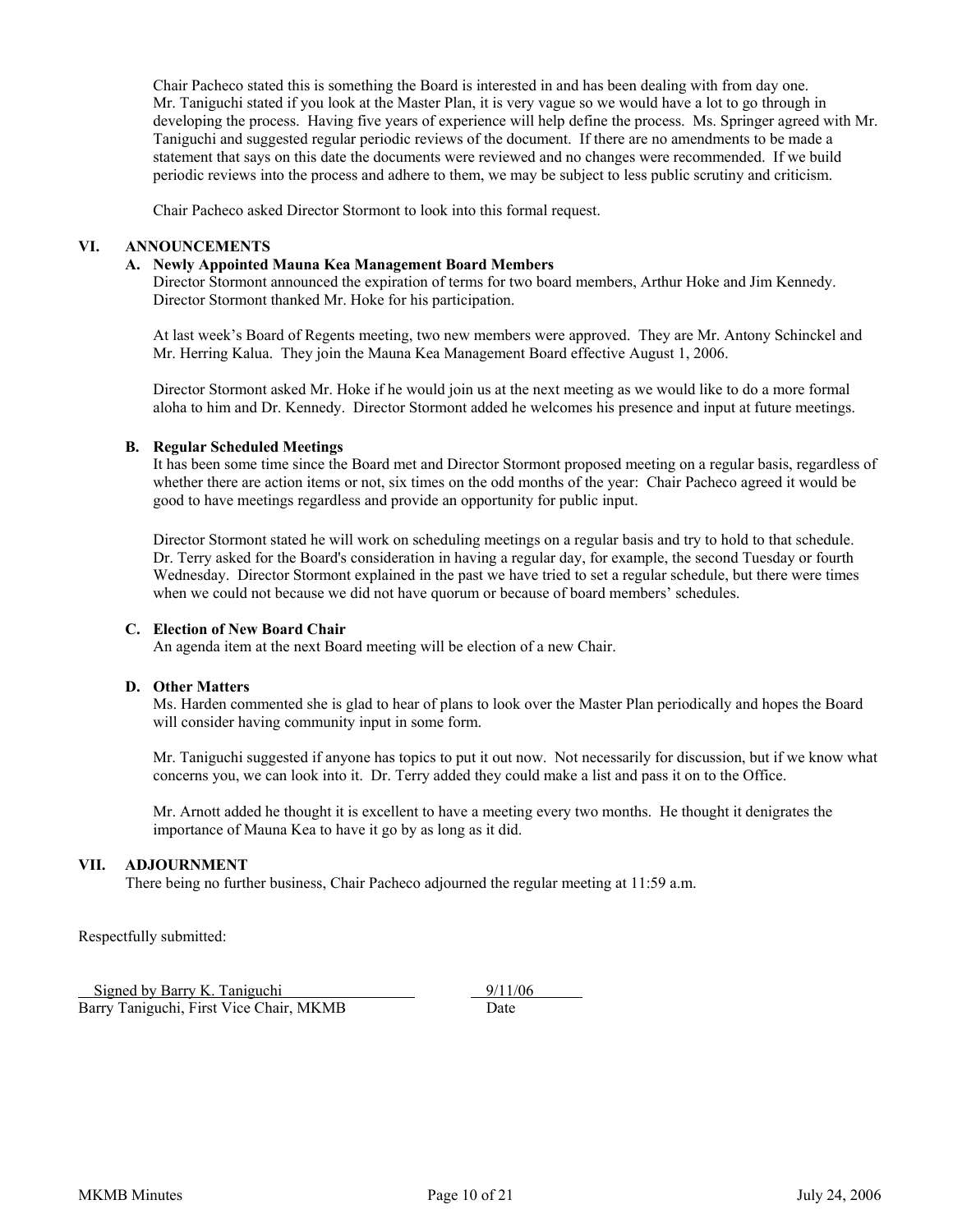# Attachment 1

# **NASA INFRARED TELESCOPE FACILITY**

# **INSTALLATION OF TEMPERATURE AND HUMIDITY SENSORS**

| <b>Purpose</b>                    | To collect data to improve dew point monitoring for closing the shutter when weather           |  |
|-----------------------------------|------------------------------------------------------------------------------------------------|--|
|                                   | conditions suddenly change.                                                                    |  |
| <b>Equipment and</b>              | • Temperature and humidity sensors.                                                            |  |
|                                   |                                                                                                |  |
| <b>Structures to be Installed</b> |                                                                                                |  |
| <b>Location of the</b>            | The equipment will be installed on the west side of the control building.                      |  |
| <b>Installation</b>               |                                                                                                |  |
| <b>Construction Activity</b>      | • No ground disturbance.                                                                       |  |
|                                   | Sensors to be mounted on each end of a horizontal bar of a pre-painted white T-pole.<br>٠      |  |
|                                   | • T-pole is 5' tall with a 3' wide horizontal bar.                                             |  |
|                                   | • T-pole will be mounted through the wall onto a post located inside the building.             |  |
|                                   | ■ It will take $2-3$ days to install using IRTF personnel.                                     |  |
|                                   |                                                                                                |  |
| <b>Mitigation</b>                 | Any generated debris will be contained and properly disposed of.<br>$\blacksquare$             |  |
| <b>Permit Requirement</b>         | No permit required.                                                                            |  |
|                                   |                                                                                                |  |
|                                   | Pursuant to Hawai'i Administrative Rules HAR §13-5-22 "construction or placement of            |  |
|                                   | structures accessory to existing facilities as identified in the exempt classes established in |  |
|                                   |                                                                                                |  |
|                                   | §11-200-8" do not require a permit from DLNR. The "construction or placement of minor          |  |
|                                   | structures accessory to existing facilities" is an exempt activity under HAR §11-200-8.        |  |
| <b>Conditions</b>                 | Notify OMKM when it will commence summit construction activities.                              |  |
|                                   | Adhere to the mitigation measures described in its proposal.<br>2.                             |  |
|                                   | Allow OMKM rangers to visit and monitor construction activities.<br>3.                         |  |
|                                   |                                                                                                |  |
|                                   | Notify OMKM upon completion of the project.<br>4.                                              |  |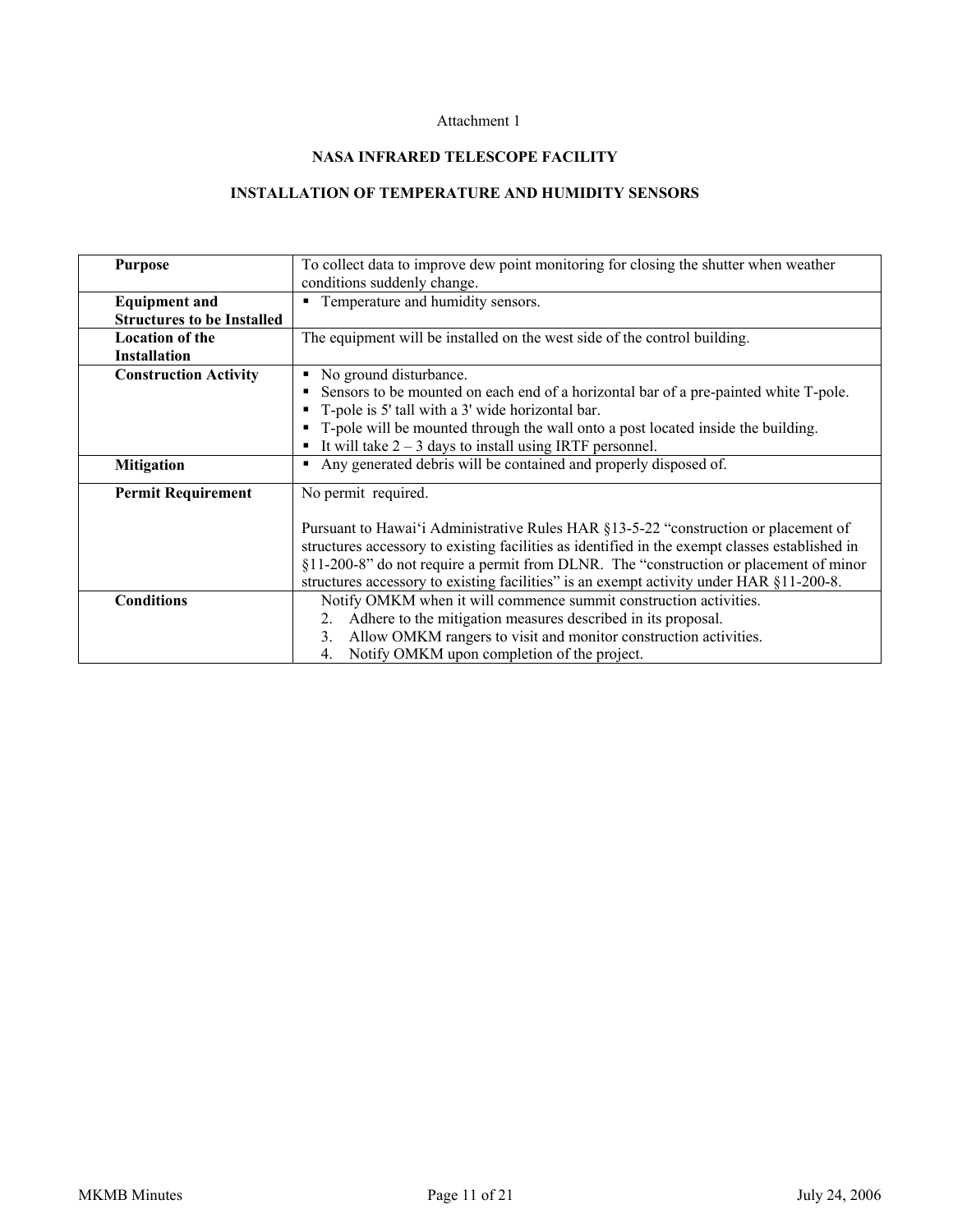## Attachment 2 **SMITHSONIAN SUBMILLIMETER ARRAY (SMA)**

# **INSTALLATION OF A FIRE ESCAPE LADDER, AIR CONDITIONER & SAFETY VESTIBULE**

|                   | <b>Fire Escape Stairway</b>                                                                                                                                                                            | <b>Air Conditioning Unit</b>                                                                                                                                                                                       | <b>Safety Vestibule</b>                                                                                                                                                                                                                                                                                                                                                                                                                                                                                                                                                                                                                                          |
|-------------------|--------------------------------------------------------------------------------------------------------------------------------------------------------------------------------------------------------|--------------------------------------------------------------------------------------------------------------------------------------------------------------------------------------------------------------------|------------------------------------------------------------------------------------------------------------------------------------------------------------------------------------------------------------------------------------------------------------------------------------------------------------------------------------------------------------------------------------------------------------------------------------------------------------------------------------------------------------------------------------------------------------------------------------------------------------------------------------------------------------------|
| <b>Background</b> | Currently there is no external fire escape<br>from the $2nd$ floor of the control building to<br>the ground.<br>There is only one stairway to the $2nd$ floor<br>which is located inside the building. | The amount of equipment in the control and<br>computer rooms has increased maximizing the<br>output of existing air conditioner.<br>Currently there is no backup air conditioning<br>system for the computer room. | The existing doorway to the stairway that<br>leads to the basement of the control building<br>is a horizontal hatch situated outside on the<br>ground and adjacent to the west wall of the<br>control building.<br>During winter substantial amounts of snow<br>and ice build up on the hatch making it<br>difficult to open.<br>The hatch lies directly below the edge of the<br>roof and those accessing the basement<br>through the hatch during winter are in<br>danger of being injured from falling ice and<br>snow.<br>Access to the basement is necessary to<br>perform maintenance on the patch-panels<br>where the fibers from all the pads terminate. |
| <b>Purpose</b>    | To provide a safe means for exiting the $2nd$<br>floor in the event of a fire.                                                                                                                         | To provide: 1) optimal temperatures<br>necessary to maintain the sensitive equipment<br>in the control and computer network rooms;<br>and 2) backup for the computer room air<br>conditioning system.              | To provide during the winter months: a) a<br>safety measure to prevent injury to those<br>accessing the basement through the ground-<br>based hatch; and b) for easier access to the<br>basement.                                                                                                                                                                                                                                                                                                                                                                                                                                                                |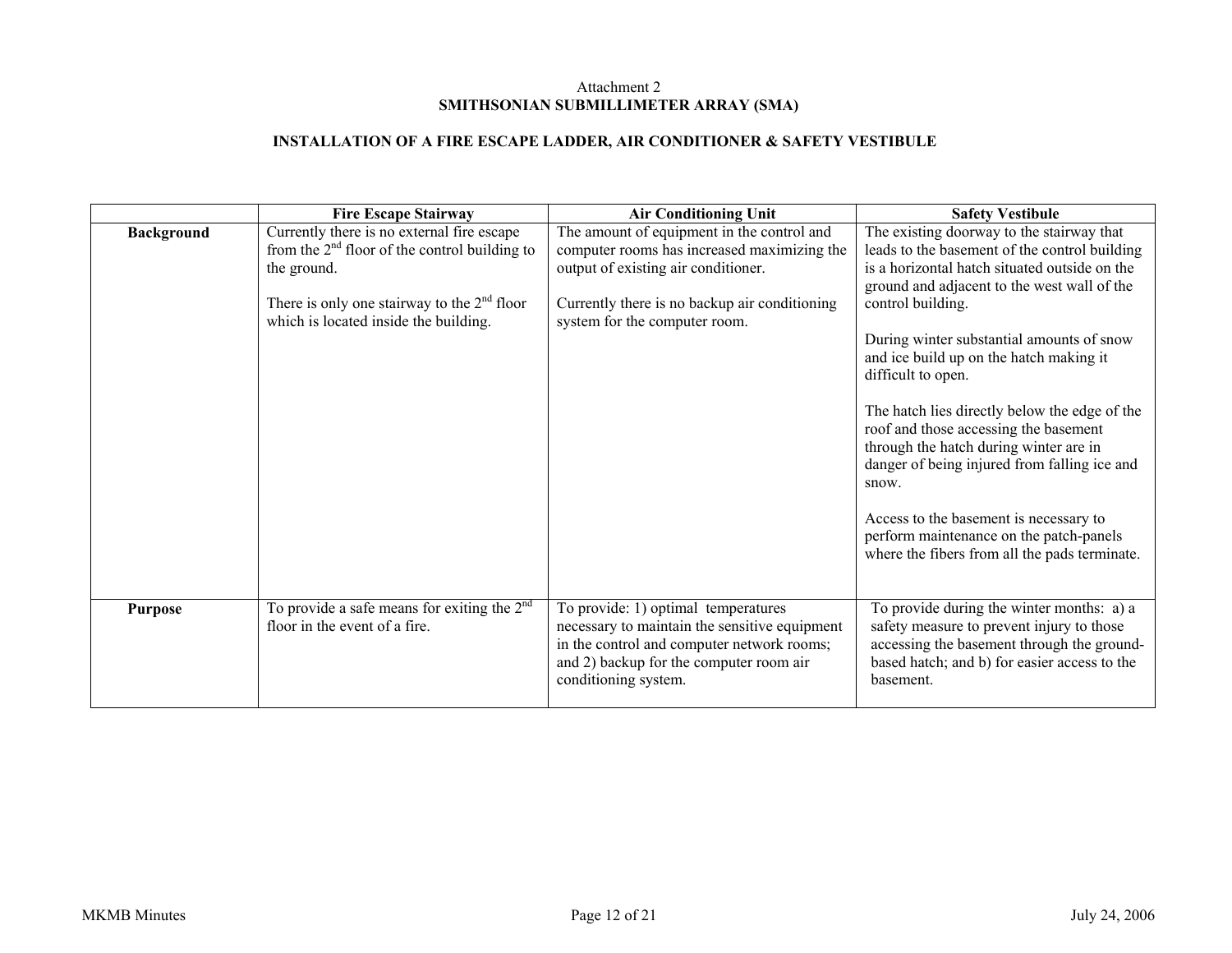Attachment 2 Smithsonian Fire Escape Ladder, Air Conditioner and Safety Vestibule, cont'd

|                       | <b>Fire Escape Stairway</b>                                                                         | <b>Air Conditioning Unit</b>                                                            | <b>Safety Vestibule</b>                                                                |
|-----------------------|-----------------------------------------------------------------------------------------------------|-----------------------------------------------------------------------------------------|----------------------------------------------------------------------------------------|
| <b>Description of</b> | The stairway will be situated on the south                                                          | The additional air conditioning unit will be                                            | The vestibule will be installed on the west                                            |
| <b>Projects</b>       | facing wall of the control building.                                                                | placed on the west side of the control<br>building.                                     | facing wall of the control building.                                                   |
|                       | One of the existing windows will be<br>replaced with a doorway providing access<br>to the stairway. | It will be placed on the existing concrete pad.                                         | Dimensions are: 17.3' long x 5' deep with a<br>slanted roof rising from 9.3' to 14.2'. |
|                       | It will be an "open" steel staircase designed<br>and painted to match the color of the              | The unit is designed as an "ultra quiet"<br>machine generating little additional noise. | Doors will be placed on the south and north<br>walls of the vestibule.                 |
|                       | building.                                                                                           | If the vestibule is built the unit will be<br>enclosed within the vestibule.            | Construction materials will be similar to<br>those used to build the control building. |
|                       |                                                                                                     |                                                                                         | It will be painted to match the color of<br>control building.                          |
|                       |                                                                                                     |                                                                                         |                                                                                        |

|                     | Fire Escape Stairway and Air Conditioning Unit                                                                                                                                                                                                                                                                                                                                   | <b>Safety Vestibule</b>                                                                                                                                                                                                                                                                                                                                                                                                                                                                                                                                   |
|---------------------|----------------------------------------------------------------------------------------------------------------------------------------------------------------------------------------------------------------------------------------------------------------------------------------------------------------------------------------------------------------------------------|-----------------------------------------------------------------------------------------------------------------------------------------------------------------------------------------------------------------------------------------------------------------------------------------------------------------------------------------------------------------------------------------------------------------------------------------------------------------------------------------------------------------------------------------------------------|
| Permit              | NO PERMIT REQUIRED                                                                                                                                                                                                                                                                                                                                                               | <b>SITE PLAN APPROVAL</b>                                                                                                                                                                                                                                                                                                                                                                                                                                                                                                                                 |
| <b>Requirements</b> | Pursuant to Hawai'i Administrative Rules HAR §13-5-22<br>"construction or placement of structures accessory to existing<br>facilities as identified in the exempt classes established in §11-200-<br>8" do not require a permit from DLNR. The "construction or<br>placement of minor structures accessory to existing facilities" is an<br>exempt activity under HAR §11-200-8. | The construction of the vestibule, although deemed an exempt activity under<br>HAR §11-200-8, may require a Site Plan Approval from DLNR. Based on<br>recent discussions with DLNR, a rule of thumb guideline is if the accessory<br>structure is a substantive structural alteration of or addition to the facilities then<br>HAR §13-5-23 may apply. The latter requires a Site Plan Approval.<br>This activity may not be regarded as a substantive change to an existing<br>building, but as a precaution, OMKM recommended SMA apply for a Site Plan |
|                     |                                                                                                                                                                                                                                                                                                                                                                                  | Approval.                                                                                                                                                                                                                                                                                                                                                                                                                                                                                                                                                 |
| <b>Conditions</b>   | Notify OMKM when it will commence summit construction<br>activities.<br>Adhere to the mitigation measures described in its proposal.<br>2.<br>Allow OMKM rangers to visit and monitor construction<br>3.<br>activities.<br>Notify OMKM upon completion of the project.<br>4.                                                                                                     | Notify OMKM of receipt of a Site Plan Approval from DLNR.<br>Conditions 1-4 for the Fire Escape Stairway and Air Conditioning Unit.<br>$2 - 5$ .                                                                                                                                                                                                                                                                                                                                                                                                          |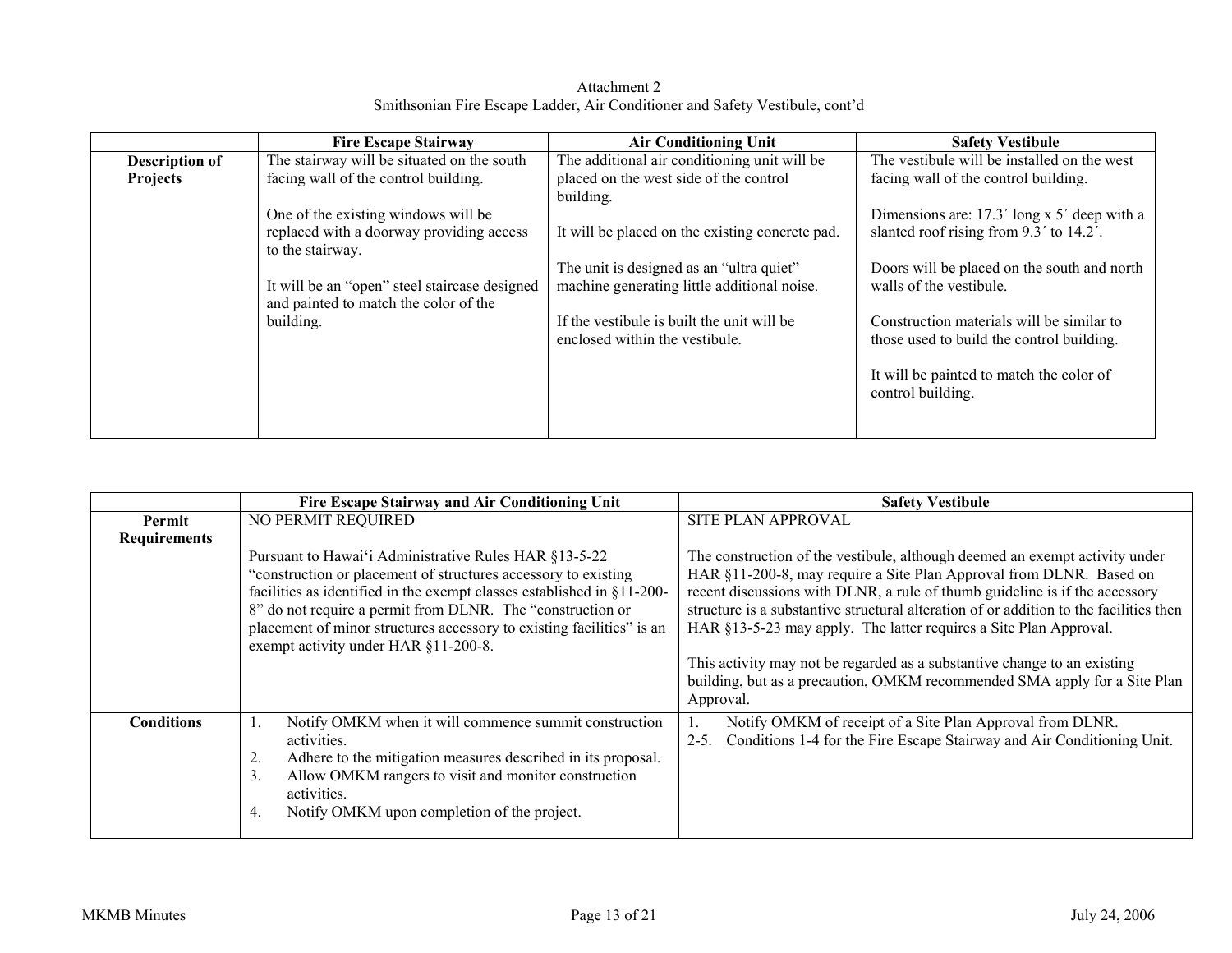## Attachment 3 **IfA 2.2 METER TELECOPE**

# **TEMPORARY INSTALLATION OF SITE TESTING EQUIPMENT**

| <b>Purpose</b>                                                      | To collect data to: 1) help characterize the nature and location of the optical turbulence above the<br>summit; 2) measure the astronomical image quality achievable at Mauna Kea; and 3) gain a better<br>understanding of how atmospheric conditions affect image quality.                                                                                                                                                                                                                                                                                                                                                                                                                                                                                                                                                                                                                                        |
|---------------------------------------------------------------------|---------------------------------------------------------------------------------------------------------------------------------------------------------------------------------------------------------------------------------------------------------------------------------------------------------------------------------------------------------------------------------------------------------------------------------------------------------------------------------------------------------------------------------------------------------------------------------------------------------------------------------------------------------------------------------------------------------------------------------------------------------------------------------------------------------------------------------------------------------------------------------------------------------------------|
| <b>Equipment and</b><br><b>Structures to be</b><br><b>Installed</b> | Equipment<br>A 16" Meade telescope with an attached site-testing instrument, and two computers.<br>Enclosures:<br>• Two protective weather enclosures (one for the computers and one for the telescope).<br>• To be made of wood with fiber glass coating and painted white to match the color of the existing<br>building.<br>• Dimensions:<br>Computer enclosure: 1'H x 3'W x 6'L<br>Telescope enclosure: 6'H x 3'W x 3'L<br><b>Walkway and Safety Railing</b><br>• Surrounding the enclosures will be a 10' x 10' work area and will include a safety railing and a metal<br>grating walkway.<br>• The safety railing will be waist high and supported by a system of posts with 8' high corner posts.<br>Guy wires will support the corner posts.<br>Windscreens<br>• Windscreens made of construction webbing will be held in place by the corner posts. They will be<br>deployed at night and only if needed. |
| <b>Location of the</b><br><b>Installation</b>                       | The equipment will be installed on the roof of the coude room.                                                                                                                                                                                                                                                                                                                                                                                                                                                                                                                                                                                                                                                                                                                                                                                                                                                      |
| Construction<br><b>Activity</b>                                     | • No ground disturbance.<br>The telescope will be mounted on a pier.<br>Telescope pier and enclosures will be attached to the roof with bolts. Existing foam over coating in<br>five locations will need to be removed to allow for the drilling of mounting holes for the bolts and<br>the installation of a metal mounting stand. Foam over coating will be replaced.<br>The telescope pier and enclosures will be attached to their respective mounting stands.<br>The walkway, safety railing and posts will be attached to an existing metal grating.<br>٠<br>Common hand and power tools will be used.<br>٠<br>Installation will take approximately 2 days.<br>٠                                                                                                                                                                                                                                              |
| <b>Operations</b>                                                   | The telescope will be operated about 40-50 hours per week for about 1 year.<br>п<br>The equipment will be used during the period from about sunset to sunrise. A technician will make<br>periodic visits during this period to check on the equipment.                                                                                                                                                                                                                                                                                                                                                                                                                                                                                                                                                                                                                                                              |
| <b>Mitigation</b>                                                   | • All construction activities will be kept to a minimum and limited to the coude roof and cat<br>walk/ladder to the site.<br>• Care will be taken to ensure that no foam or other debris escapes from the construction work area,<br>especially during high wind conditions.<br>There are no radio frequency emissions from the instruments.<br>All equipment will be removed after 12 months of operation.                                                                                                                                                                                                                                                                                                                                                                                                                                                                                                         |
| <b>Permit Requirements</b>                                          | Pursuant to Hawai'i Administrative Rules HAR §13-5-22 "construction or placement of structures<br>accessory to existing facilities as identified in the exempt classes established in §11-200-8" do not<br>require a permit from DLNR. The "construction or placement of minor structures accessory to existing<br>facilities" is an exempt activity under HAR §11-200-8.<br>Although this project is deemed to fall within the exempt classes of action under $\S 11$ -200-8, as a<br>precaution, IfA requested a Site Plan Approval (SPA) from DLNR. DLNR granted a SPA (HA-06-46)<br>on June 20, 2006.                                                                                                                                                                                                                                                                                                           |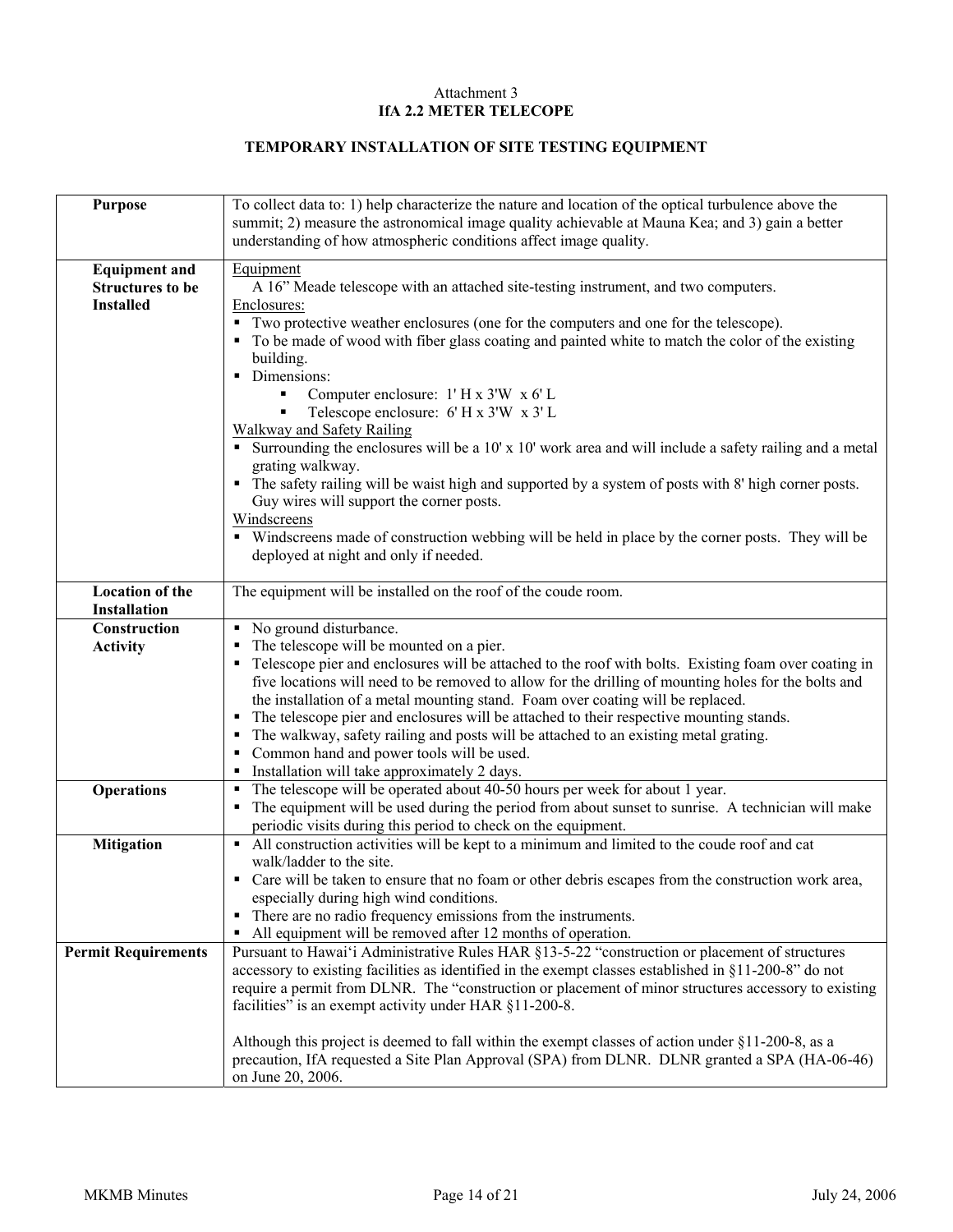## Attachment 4 **CANADA FRANCE HAWAII TELESCOPE (CFHT)**

# **GROUNDING WIRE GRID, SOIL EROSION RESTORATION AND METAL POST PROTECTIVE BARRIER**

|                                   | <b>Grounding Wire Grid</b>                                                                                                                                                                                                                                                                                                                                                                                                                                                                                                                                                                                                                                                                                                           | <b>Soil Erosion Restoration</b>                                                                                                                                                                                                                                                                                                                                                                                                                                                                                                                                                                                                                                                                                                                                                                                                                                                                          | <b>Metal Post Protective</b>                                                                                                                                                                                                                                                                                                                                                                                                                                                                                                                                                                       |
|-----------------------------------|--------------------------------------------------------------------------------------------------------------------------------------------------------------------------------------------------------------------------------------------------------------------------------------------------------------------------------------------------------------------------------------------------------------------------------------------------------------------------------------------------------------------------------------------------------------------------------------------------------------------------------------------------------------------------------------------------------------------------------------|----------------------------------------------------------------------------------------------------------------------------------------------------------------------------------------------------------------------------------------------------------------------------------------------------------------------------------------------------------------------------------------------------------------------------------------------------------------------------------------------------------------------------------------------------------------------------------------------------------------------------------------------------------------------------------------------------------------------------------------------------------------------------------------------------------------------------------------------------------------------------------------------------------|----------------------------------------------------------------------------------------------------------------------------------------------------------------------------------------------------------------------------------------------------------------------------------------------------------------------------------------------------------------------------------------------------------------------------------------------------------------------------------------------------------------------------------------------------------------------------------------------------|
| <b>Background</b>                 | • The grid is an electrical grounding system that provides<br>protection from lightning strikes.<br>• Wind, vehicular traffic and snow removal activities have<br>contributed to soil erosion on the CFHT site.<br>• Erosion has uncovered copper cables in the roadway and along<br>the eastern slope.<br>• Testing by a consultant confirmed the grounding grid is<br>discontinuous and warned that according to the National<br>Electrical Code the grounding cable must be buried a<br>minimum of 2.5'.<br>• The exposed cables pose a potential safety hazard to visitors<br>and staff, especially in the event of a lightning strike.<br>• Erosion of the eastern slope has exposed a concrete junction<br>box and foundation. | • Vehicular traffic has contributed<br>significantly to the erosion of the roadbed<br>around the building.<br>• Erosion has exposed the ground level<br>access headers for the underground potable<br>water (east) and diesel fuel oil storage<br>tanks (west). The headers are somewhat<br>protected by vertical steel posts.<br>• Located near the diesel headers are 7<br>cathodic protection anodes which is<br>currently only 1 foot below the surface.<br>Erosion of the road surface southwest of<br>$\blacksquare$<br>the observatory has exposed the edges of<br>concrete slabs used to mount ground-level<br>access covers for the septic system. The<br>covers are not protected by steel posts.<br>The headers, septic access covers and<br>$\blacksquare$<br>cathodic protection anodes are at risk from<br>damage from the use of vehicles, heavy<br>equipment and snow removal machinery. | <b>Barricade</b><br>• Located on the southern<br>portion of the CFHT site are:<br>- HELCO boxes;<br>- Weather tower;<br>- Communications man<br>and hand-holes; and<br>- Concrete surveyor's<br>altitude market.<br>Erosion is not extensive, but<br>these are not protected by<br>boundary posts.<br>A safety hazard exists,<br>$\blacksquare$<br>particularly in the event a<br>vehicle or snow removal<br>equipment hits the electrical<br>transformer box. This poses<br>a greater problem when the<br>area is covered with snow<br>and the location of these<br>boxes is not readily visible. |
| <b>Purpose</b>                    | 1. Restore the grounding system and bring it up to code;<br>2. Eliminate a safety hazard; and<br>3. Remove unsightly structures.                                                                                                                                                                                                                                                                                                                                                                                                                                                                                                                                                                                                     | Restore the eroded areas and prevent potential<br>damage to the water and diesel ground<br>headers, septic system covers and cathodic<br>protection anodes.                                                                                                                                                                                                                                                                                                                                                                                                                                                                                                                                                                                                                                                                                                                                              | To provide a safety barrier and<br>prevent accidental damage to the<br>described structures.                                                                                                                                                                                                                                                                                                                                                                                                                                                                                                       |
| Construction<br><b>Activities</b> | Remove the concrete junction box and foundation.<br>Reopen the existing trench around the base of the building<br>$\blacksquare$<br>remove cable and dig to a depth of 2.5' to meet national<br>electrical code. Replace cable.<br>• Excavate the roadway where the grounding cable is broken or<br>suspected to be broken. Repair some of the damaged cable or<br>cut cable to ground level and remove.<br>• Exposed cable on the eastern slope will be cut and removed.<br>No excavation will take place on the slope.<br>• Add a new circuit under the existing roadway to replace the<br>dysfunctional existing outer ring. Dig a circular trench using a                                                                        | <b>Eroded Areas</b><br>• Cinder stored at the summit batch plant<br>will be used to refill the eroded areas.<br>• Approximately 390 cubic yards of cinder<br>will be needed.<br><b>Erosion Prevention</b><br>Installing barriers across the roadway on<br>the NE and NW sides of the building.<br>Each barrier will consist of two metal posts<br>and a chain.<br>• To prevent further roadbed erosion due to                                                                                                                                                                                                                                                                                                                                                                                                                                                                                            | • Add about 6 steel boundary<br>posts around the described<br>structures.<br>• Holes will be dug using a<br>powered post hole digger.<br>Size of the holes will be 18"<br>by 48" deep.<br>Steel posts are 4" diameter<br>Posts will be stabilized using<br>concrete fill.<br>• Repair or remove and replace                                                                                                                                                                                                                                                                                        |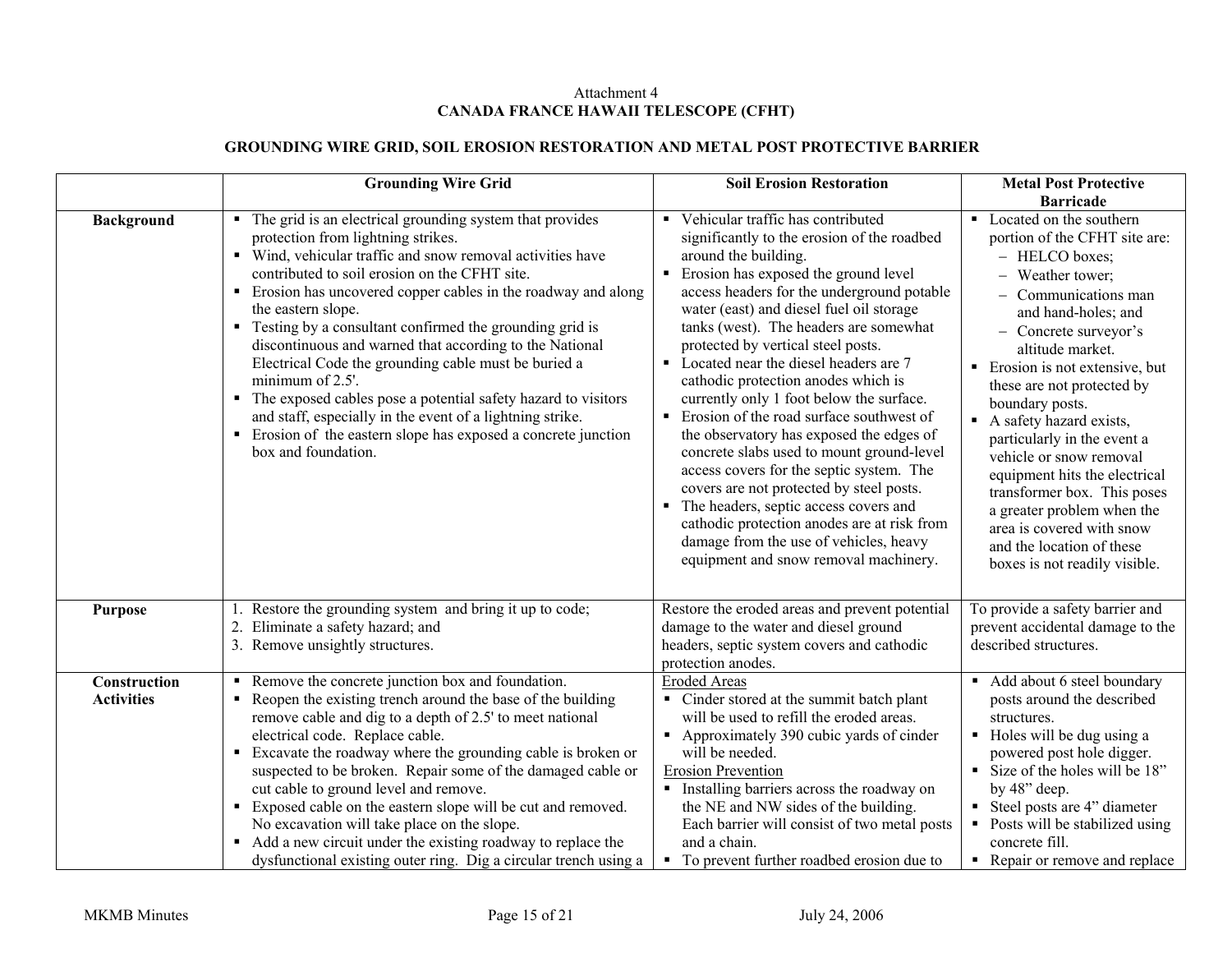Attachment 4 Grounding Wire Grid, Soil Erosion Restoration and Metal Post Protective Barricade

|                                      | <b>Grounding Wire Grid</b>                                                                                                                                                                                                                                                                                                                                                                                                                                                                                                                                                                                                                                                                                                                                                                                                                                                                                                                                                                                                                                                                                                                                                                                                                                                          | <b>Soil Erosion Restoration</b>                                                                                                                                                                                                                                                                                                                                                                                                                               | <b>Metal Post Protective</b> |
|--------------------------------------|-------------------------------------------------------------------------------------------------------------------------------------------------------------------------------------------------------------------------------------------------------------------------------------------------------------------------------------------------------------------------------------------------------------------------------------------------------------------------------------------------------------------------------------------------------------------------------------------------------------------------------------------------------------------------------------------------------------------------------------------------------------------------------------------------------------------------------------------------------------------------------------------------------------------------------------------------------------------------------------------------------------------------------------------------------------------------------------------------------------------------------------------------------------------------------------------------------------------------------------------------------------------------------------|---------------------------------------------------------------------------------------------------------------------------------------------------------------------------------------------------------------------------------------------------------------------------------------------------------------------------------------------------------------------------------------------------------------------------------------------------------------|------------------------------|
|                                      |                                                                                                                                                                                                                                                                                                                                                                                                                                                                                                                                                                                                                                                                                                                                                                                                                                                                                                                                                                                                                                                                                                                                                                                                                                                                                     |                                                                                                                                                                                                                                                                                                                                                                                                                                                               | <b>Barricade</b>             |
| Construction<br>Activities cont'd    | backhoe or similarly sized excavator on the roadway a<br>minimum of 6 feet from the current edge of the graded<br>plateau. Trench will be 2.5' deep to meet national electrical<br>code. Lay copper cable in the trench and refill the trench<br>using same excavated material.<br>• To avoid unnecessary disturbance to the landscape, the<br>original outer circuit will remain in place except for the<br>removal of exposed damaged cables.<br>• If additional cinder is needed to refill the trenches, cinder from<br>the stockpile in the summit batch plant will be used.                                                                                                                                                                                                                                                                                                                                                                                                                                                                                                                                                                                                                                                                                                    | vehicular traffic by repairing or replacing<br>posts located around the water and diesel<br>ground level headers that are leaning. May<br>require some digging to reinstall the posts<br>to an upright position.<br>• Add additional posts to protect the area<br>around the diesel tank and buried cathodic<br>protection system.<br>MKSS will be asked to perform the needed<br>services.                                                                   | existing posts.              |
| <b>Mitigation</b><br><b>Measures</b> | • Excavation will be limited to the roadway.<br>• No excavation will take place on the slope.<br>• A water truck will be on hand to spray water to control dust.                                                                                                                                                                                                                                                                                                                                                                                                                                                                                                                                                                                                                                                                                                                                                                                                                                                                                                                                                                                                                                                                                                                    | HELCO, Hawaiian Telcom, and IfA will be informed in advance of<br>$\blacksquare$<br>the work.<br>Temporary markers will be installed at locations for the new posts and<br>$\blacksquare$<br>prior approval from the above mentioned organizations will be<br>obtained prior to digging.<br>All materials and equipment will be secured in the event of high<br>winds.<br>All trash and debris will be removed and disposed of appropriately<br>and promptly. |                              |
| <b>Permit Requirements</b>           | NO PERMIT REQUIRED<br>Pursuant to Hawai'i Administrative Rules HAR §13-5-22 "replacement or reconstruction of existing structures and facilities as identified in the exempt<br>classes established in §11-200-8where the new structure will be located approximately on the same site and will have density, height, and<br>dimensions as the structure replaced" do not require a permit from DLNR.<br>Exempt activities under HAR §11-200-8:<br>"Operation, repair or maintenance of existing structures, facilities, equipment or topographical features, involving negligible or no expansion<br>or change or use beyond that previously existing."<br>"Replacement or reconstruction of existing structures and facilities where the new structure will be located generally on the same site and will<br>have substantially the same purpose, capacity, density, height and dimensions as the structure replaced."<br>"Construction or placement of minor structures accessory to existing facilities".<br>п<br>DLNR REVIEW - APPROVAL GRANTED<br>DLNR reviewed this proposal and granted approval on December 5, 2005. DLNR deemed this project to be minor in scope and is consistent with the<br>terms and conditions of CFHT's Conservation District Use Permit, HA-527. |                                                                                                                                                                                                                                                                                                                                                                                                                                                               |                              |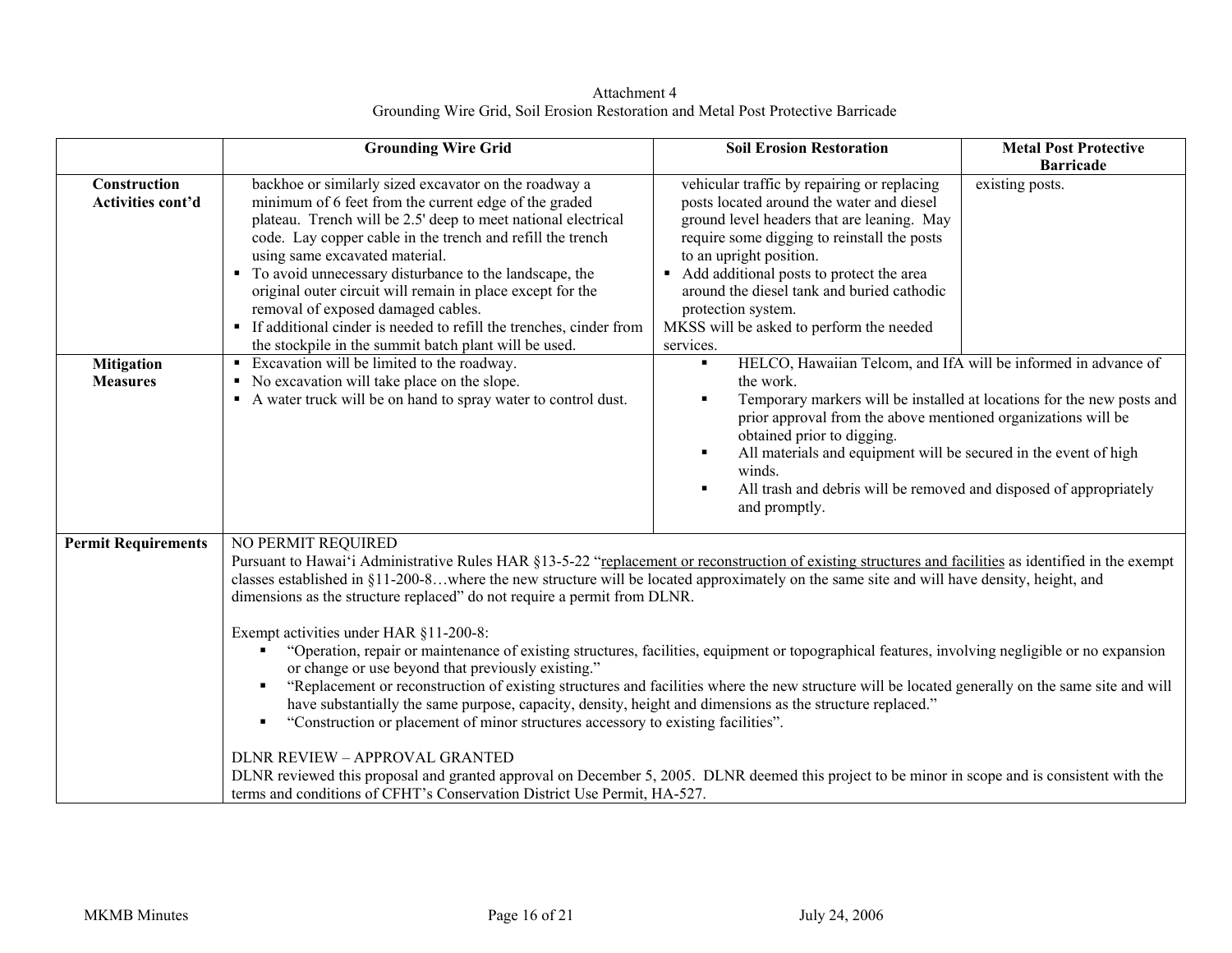Attachment 4 Grounding Wire Grid, Soil Erosion Restoration and Metal Post Protective Barricade

|                         | <b>Grounding Wire Grid, Soil Erosion Restoration and Metal Post Protective Barricade</b>                                                         |  |
|-------------------------|--------------------------------------------------------------------------------------------------------------------------------------------------|--|
| <b>OMKM Recommended</b> | Notify OMKM when it will commence summit construction activities.                                                                                |  |
| <b>Conditions</b>       | Adhere to the mitigation measures described in its proposal.<br>∠.                                                                               |  |
|                         | Keep walking and hiking on the eastern slope to a minimum. Access the slope only at the points where the cables will be cut and<br>$\mathcal{L}$ |  |
|                         | where the concrete junction box and foundation will be broken apart and removed.                                                                 |  |
|                         | Allow OMKM rangers to visit and monitor construction activities.<br>4.                                                                           |  |
|                         | OMKM and MKMB recognize that ground disturbance adds to the cumulative impact on the spiritual and sacredness of<br>5.                           |  |
|                         | Mauna Kea. In the absence of a plan for on site monitoring by a cultural monitor, as an interim measure a member of Kahu                         |  |
|                         | Kū Mauna must be notified and be on site during excavation operations and other activities identified by Kahu Kū Mauna                           |  |
|                         | that require monitoring oversight.                                                                                                               |  |
|                         | Notify OMKM upon completion of the project.<br>$\mathbf b$                                                                                       |  |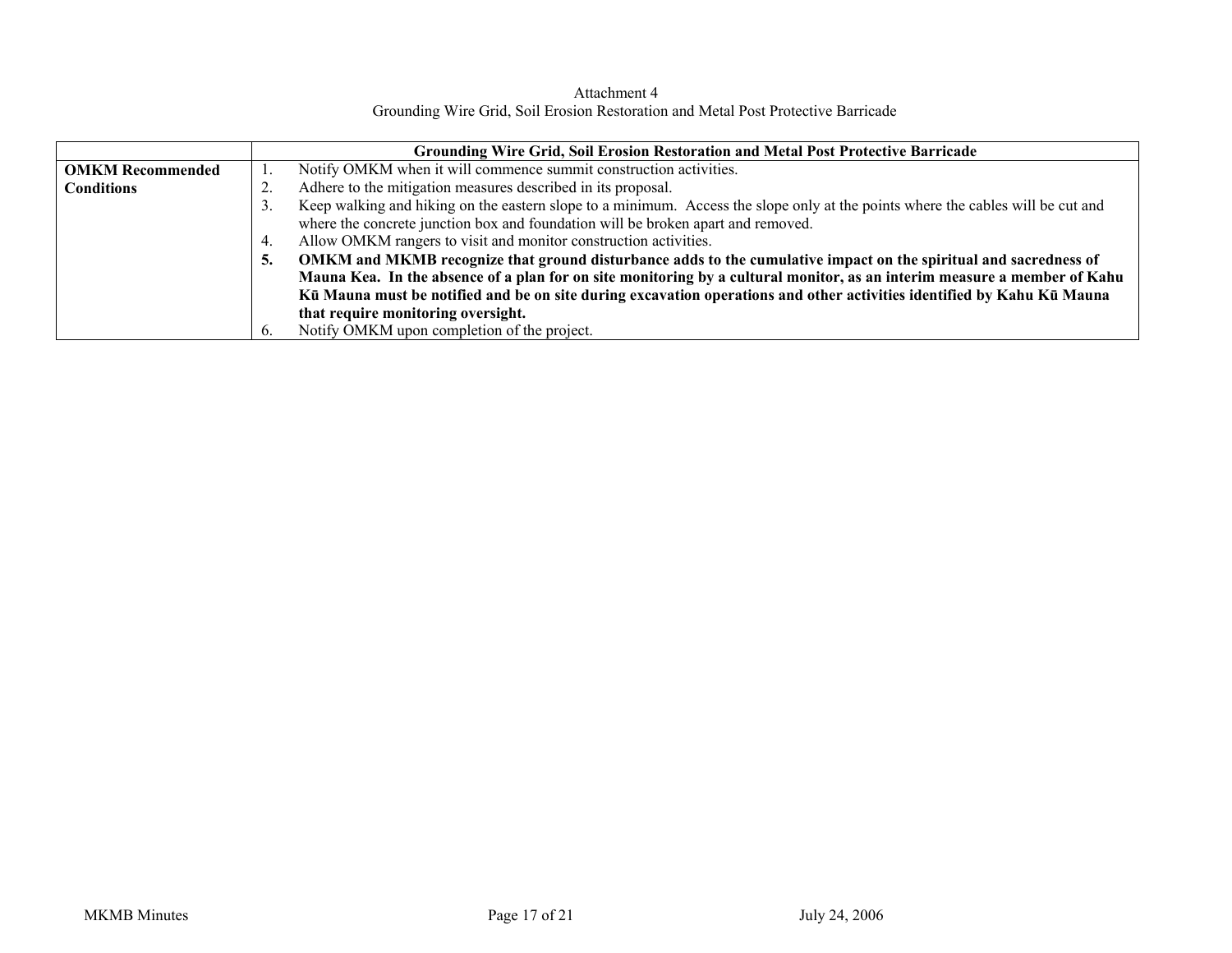#### **Attachment 5**

# **CANADA FRANCE HAWAII TELESCOPE (CFHT)**

#### **TEMPORARY INSTALLATION OF A CONDUIT BETWEEN THE CFHT AND GEMINI FACILITIES**

|                   | Permanent Installation of an Underground Conduit between                                                                                                                                                                                                                                                                                                                                                                                                                                                                                                                                      | Temporary Installation of an above Conduit between                                                                                                                                                                                                                                                                                                                                                                                                                                                                                                                                                                                                      |  |
|-------------------|-----------------------------------------------------------------------------------------------------------------------------------------------------------------------------------------------------------------------------------------------------------------------------------------------------------------------------------------------------------------------------------------------------------------------------------------------------------------------------------------------------------------------------------------------------------------------------------------------|---------------------------------------------------------------------------------------------------------------------------------------------------------------------------------------------------------------------------------------------------------------------------------------------------------------------------------------------------------------------------------------------------------------------------------------------------------------------------------------------------------------------------------------------------------------------------------------------------------------------------------------------------------|--|
|                   | <b>CFHT Observatory and Weather Tower</b>                                                                                                                                                                                                                                                                                                                                                                                                                                                                                                                                                     | the Weather Tower and Gemini Observatory                                                                                                                                                                                                                                                                                                                                                                                                                                                                                                                                                                                                                |  |
| <b>Background</b> | • The OHANA project (Optical Hawaiian Array for Nanoradian Astronomy) is an exploratory endeavor involving the connection of the<br>Mauna Kea telescopes in an astronomical optical interferometry.<br>• The goal is to extend the scientific capabilities of the entire summit of Mauna Kea by using existing facilities in a new and collaborative<br>way.<br>• CFHT and Gemini are working together to test the technology behind this endeavor.<br>A fiber optic cable between CFHT and Gemini is required to test this program. Currently no suitable underground conduit exists between |                                                                                                                                                                                                                                                                                                                                                                                                                                                                                                                                                                                                                                                         |  |
|                   | CFHT and Gemini.<br>and the weather tower that is not subject to vehicular traffic.                                                                                                                                                                                                                                                                                                                                                                                                                                                                                                           | • Conduits are needed to protect the fiber bundle from the effects of the environment, accidental damage or vandalism.<br>The routing of the cable between CHFT observatory and the weather tower was originally planned using an existing empty conduit.<br>Testing revealed obstructions in this underground conduit are preventing the passing of the cable. There is an above ground conduit on<br>the roadbed, but the diameter is too small to run a cable. No other above ground pathway exists between the CHFT observatory building<br>• The area between the weather tower and Gemini Observatory is suitable to lay an above ground conduit. |  |
| <b>Purpose</b>    | To create a fiber optic link between CFHT and Gemini observatories to test the technology and science related to the OHANA project.                                                                                                                                                                                                                                                                                                                                                                                                                                                           |                                                                                                                                                                                                                                                                                                                                                                                                                                                                                                                                                                                                                                                         |  |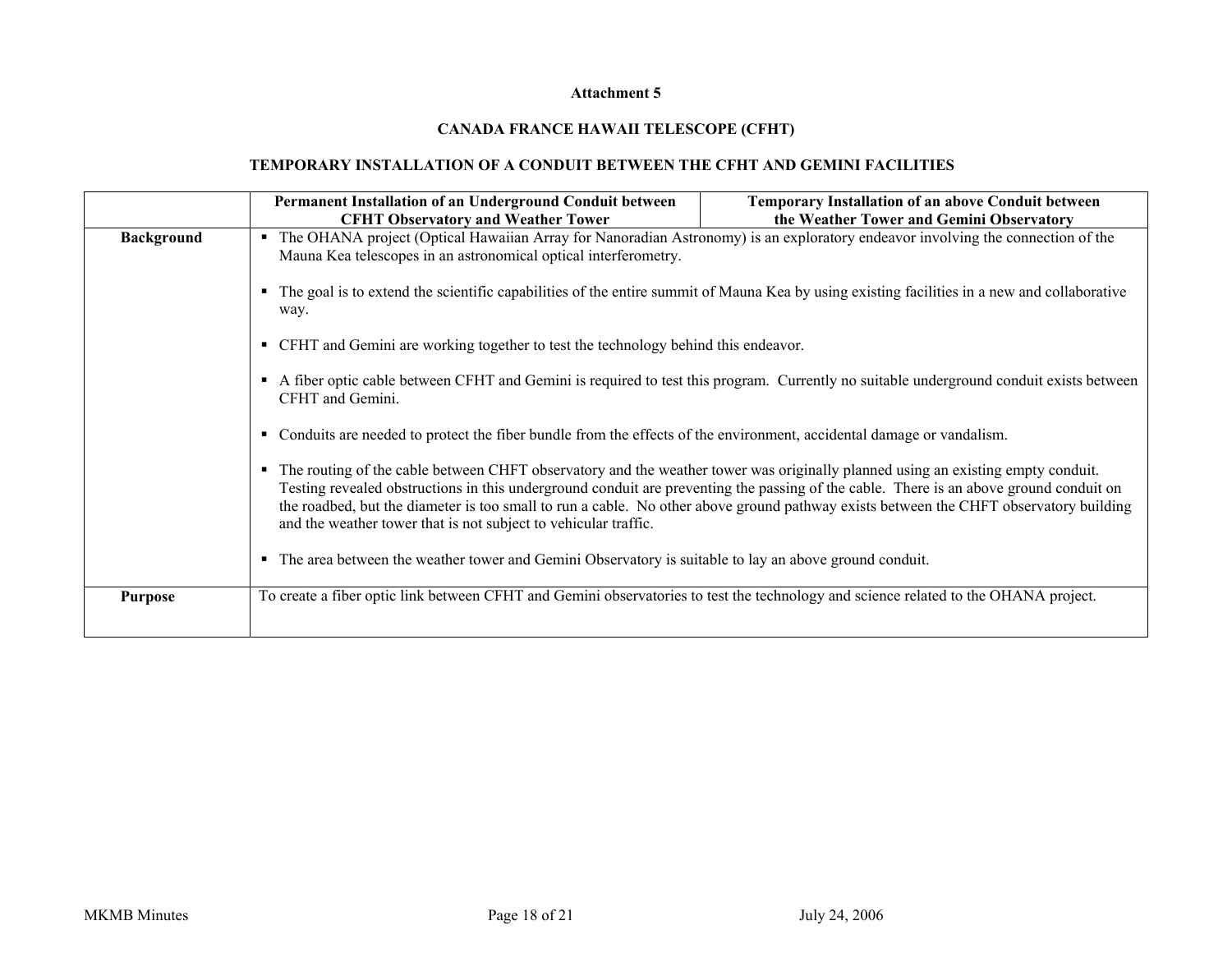## Attachment 5 CFHT Conduit, Cont'd

|                                      | Permanent Installation of an Underground Conduit between<br><b>CFHT Observatory and Weather Tower</b>                                                                                 | <b>Temporary Installation of an above Conduit between</b><br>the Weather Tower and Gemini Observatory                                                                          |
|--------------------------------------|---------------------------------------------------------------------------------------------------------------------------------------------------------------------------------------|--------------------------------------------------------------------------------------------------------------------------------------------------------------------------------|
| Construction<br><b>Activities</b>    | $\blacksquare$ Dig a 130' long x 2.5' deep trench in the roadbed between the<br>CFHT observatory building and the weather tower.                                                      | • To limit disturbance of the terrain, a conduit will be placed on the<br>ground between the weather tower and Gemini.                                                         |
|                                      | • Digging will occur at the same time as the trenching for the<br>underground wire grid project.                                                                                      | • The connection will be from the point where the underground<br>conduit from CFHT emerges next to the concrete pad of the<br>weather tower. The conduit will be to 330' long. |
|                                      | • Lay a $10^{\circ}$ – 13" internal diameter rigid conduit in the trench. The<br>conduit includes a 2-inch thermal insulation covering for the<br>temperature sensitive fiber cables. | • A 10" to 13" diameter conduit is needed to pull the fiber bundle<br>and provide a 2-inch thermal insulation covering for the<br>temperature sensitive fiber cables.          |
|                                      | The conduit at the CFHT building end will emerge and rise<br>adjacent to and enter through the side of the building similar to<br>existing conduits.                                  | The pathway is out of the way of vehicles, snow clearing<br>equipment and pedestrians.                                                                                         |
|                                      | At the weather tower end, the conduit will emerge and terminate<br>directly adjacent to the weather tower concrete pad.                                                               | • The conduit will be non-abrasive to prevent flaking and will be<br>painted in a non-reflective color to blend in with the terrain.                                           |
|                                      | • The cinder removed from the digging will be used to refill the<br>trench.                                                                                                           | • The conduit will be secured using concrete anchor blocks. Three<br>methods are proposed. A small amount of cinder may need to be<br>displaced to level the concrete blocks.  |
|                                      |                                                                                                                                                                                       | • No new infrastructure is needed to secure the conduit to the<br>Gemini building.                                                                                             |
|                                      |                                                                                                                                                                                       | • This conduit is temporary and all hardware associated with it will<br>be removed within 3 years of installation.                                                             |
| <b>Mitigation</b><br><b>Measures</b> | • To prevent interference with existing infrastructure the affected<br>area will be marked off and prior approval will be obtained from<br>HELCO, Hawaiian Telcom and IfA.            | • If staking is required to secure the conduit, CFHT will consult<br>with OMKM.                                                                                                |
|                                      |                                                                                                                                                                                       | • Reflective labels shall be affixed to the conduit exterior stating<br>"Fiber Optic Cable, Do not Stand, Do not Move"                                                         |
|                                      |                                                                                                                                                                                       | • Vertical posts with reflectors will be attached to the conduit or<br>concrete blocks at roughly 40' intervals.                                                               |
|                                      |                                                                                                                                                                                       | • CFHT and Gemini have entered into a Memorandum of<br>Agreement whereby Gemini will uphold the terms of the<br>proposal to install and remove the conduit.                    |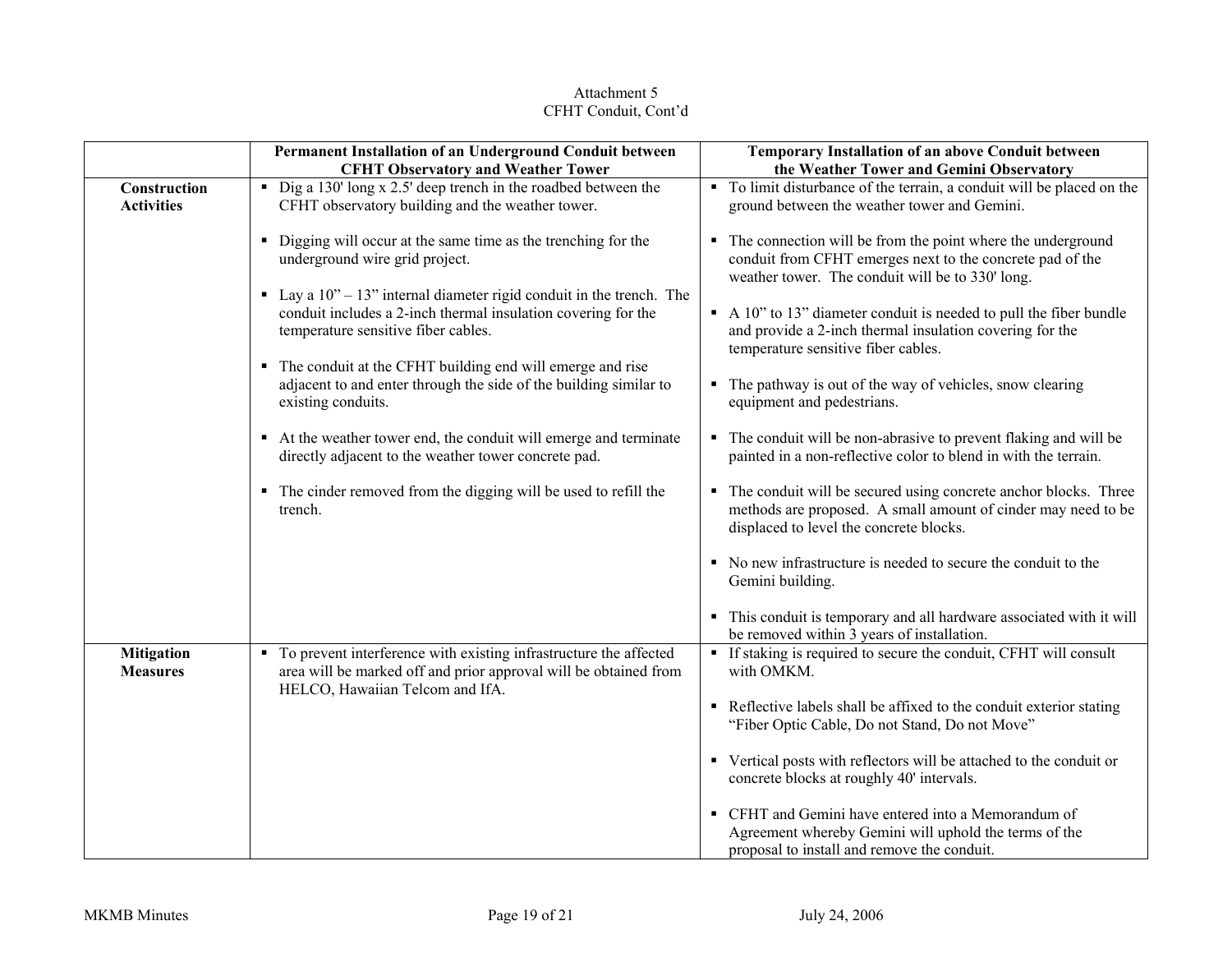### Attachment 5 CFHT Conduit, Cont'd

|                            | Permanent Installation of an Underground Conduit between                                                                               | <b>Temporary Installation of an above Conduit between</b>                                                                                   |
|----------------------------|----------------------------------------------------------------------------------------------------------------------------------------|---------------------------------------------------------------------------------------------------------------------------------------------|
|                            | <b>CFHT Observatory and Weather Tower</b>                                                                                              | the Weather Tower and Gemini Observatory                                                                                                    |
| <b>Permit Requirements</b> | SITE PLAN APPROVAL (SPA HA-06-49)                                                                                                      |                                                                                                                                             |
|                            |                                                                                                                                        |                                                                                                                                             |
|                            |                                                                                                                                        | Pursuant to Hawai'i Administrative Rules HAR §13-5-22 "Basic data collection, research, education, and resource evaluation as identified in |
|                            | the exempt classes established in $\S11$ -200-8" requires a Site Plan Approval from DLNR.                                              |                                                                                                                                             |
|                            | Exempt activities under HAR §11-200-8:                                                                                                 |                                                                                                                                             |
|                            | п<br>major disturbance to an environmental resource."                                                                                  | "Basic data collection, research, experimental management, and resources evaluation activities which do not result in a serious or          |
|                            | DLNR REVIEW - SITE PLAN APPROVAL GRANTED                                                                                               |                                                                                                                                             |
|                            | DLNR reviewed this proposal and granted approval on June 8, 2006. DLNR deemed this project to be minor in scope and is consistent with |                                                                                                                                             |
|                            | the terms and conditions of CFHT's Conservation District Use Permit, HA-527.                                                           |                                                                                                                                             |
| <b>Conditions</b>          | Notify OMKM when it will commence summit construction activities.                                                                      |                                                                                                                                             |
|                            | 2.                                                                                                                                     | Walking and hiking on the eastern slope is to be kept to a minimum. Access to the slope is limited to the points where the cables           |
|                            | are to be cut and where the concrete junction box and foundation are located.                                                          |                                                                                                                                             |
|                            | Adhere to the mitigation measures described in its proposal.<br>3.                                                                     |                                                                                                                                             |
|                            | Allow OMKM rangers to visit and monitor construction activities.<br>4.                                                                 |                                                                                                                                             |
|                            | 5.                                                                                                                                     | OMKM and MKMB recognize that ground disturbance adds to the cumulative impact on the spiritual and sacredness of                            |
|                            |                                                                                                                                        | Mauna Kea. In the absence of a plan for on site monitoring by a cultural monitor, as an interim measure a member of                         |
|                            |                                                                                                                                        | Kahu Kū Mauna Council must be notified and be on site during excavation operations and other activities identified by                       |
|                            | the Council that require monitoring oversight.                                                                                         |                                                                                                                                             |
|                            | Notify OMKM upon completion of the project.<br>6.                                                                                      |                                                                                                                                             |
|                            |                                                                                                                                        |                                                                                                                                             |